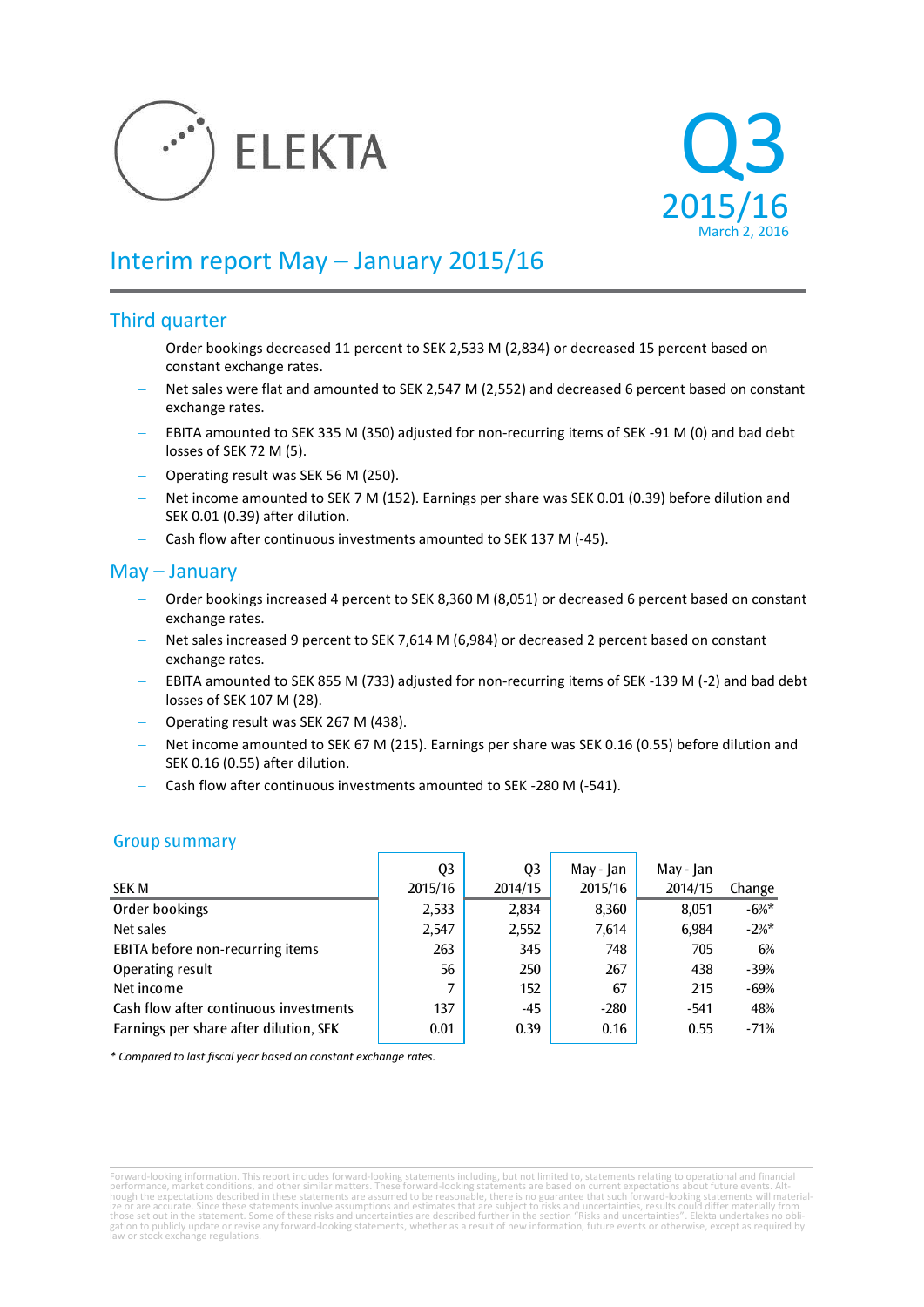

## Transformation program

- Additional cost savings have been identified. The cost reduction target has been increased to SEK 700 M from SEK 450 M with full effect from fiscal year 2017/18.
- We have set a target to reach a ratio of 5 percent net working capital to net sales by the end of next fiscal year (2016/17) with a more efficient produce to order process.
- The change requires a temporary lower production and shipment volume with a one-off negative revenue impact estimated to about SEK 500 M in the first half next fiscal year (2016/17).
- Elekta's ambition to reach an EBITA-margin of 20 percent in fiscal year 2017/18 is unchanged.
- The additional restructuring cost needed for the transformation is currently estimated to be approximately SEK 550 M and will be charged as a non-recurring item in future periods.

## **Outlook**

We expect growth in net sales to be slightly negative for the fiscal year, based on constant exchange rates, and that the EBITA margin, adjusted for non-recurring items, will improve.

*The outlook is adjusted from the previous: "We expect growth in net sales to continue to be modest for the fiscal year, based on constant exchange rates, and that the EBITA margin, adjusted for non-recurring items, will continue to improve."* 

Forward-looking information. This report includes forward-looking statements including, but not limited to, statements relating to operational and financial<br>performance, market conditions, and other similar matters. These gation to publicly update or revise any forward-looking statements, whether as a result of new information, future events or otherwise, except as required by law or stock exchange regulations.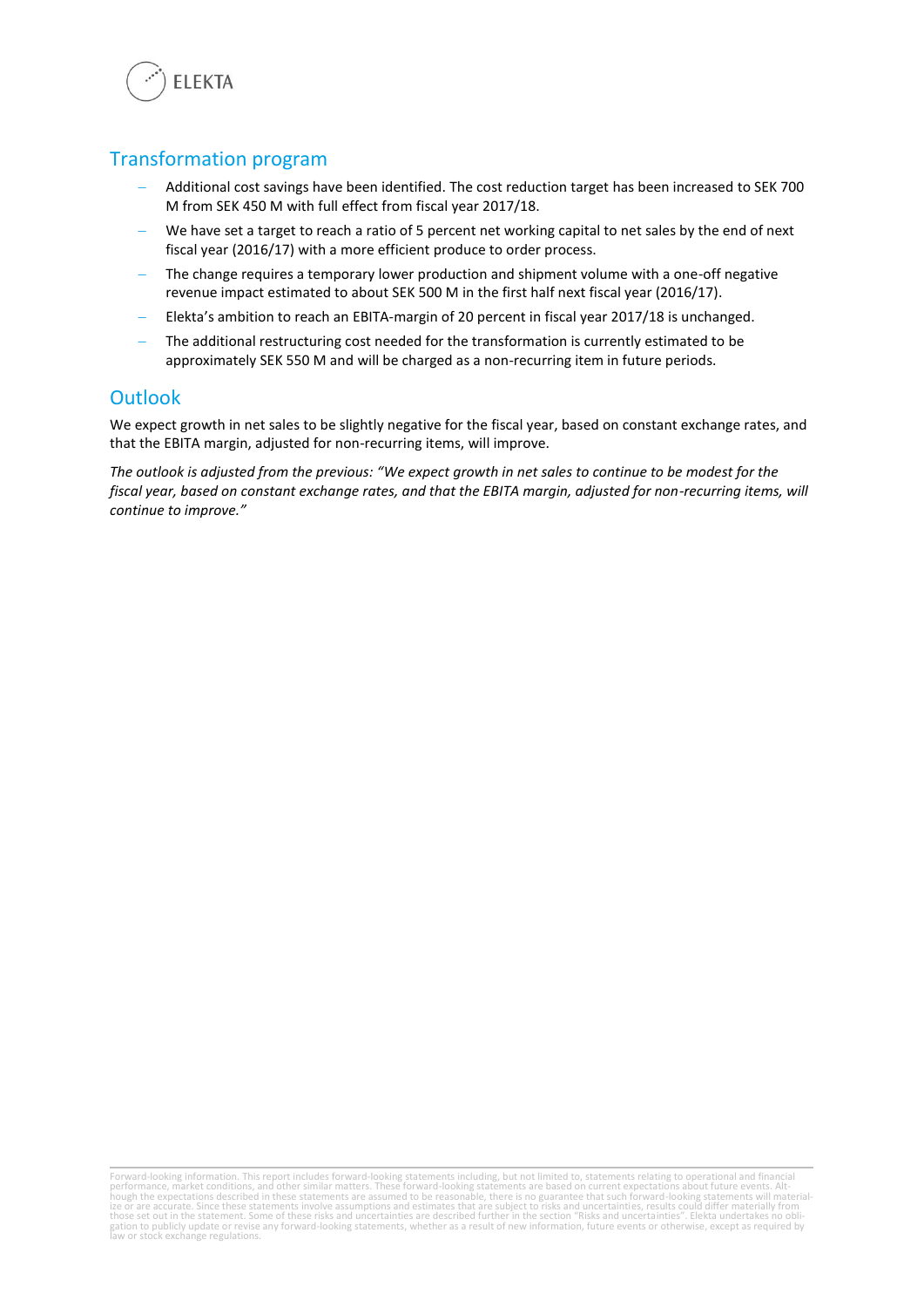

# President and CEO comments

*Global markets continue to be weak, impacted by economic uncertainty and political unrest. This has affected the business especially in emerging markets. Elekta adjusts its outlook for the full fiscal year and gives an update on the transformation program, which is progressing well.*

### Order bookings

In the third quarter order bookings decreased by 15 percent based on constant exchange rates. This was disappointing and weaker than forecasted. During the nine months period order bookings increased by 4 percent or decreased 6 percent based on constant exchange rates. Our challenges are related to order bookings for Leksell Gamma Knife, which decreased by 56 percent based on constant exchange rates and to markets in region Europe, Middle East and Africa, where order bookings decreased by 17 percent based on constant exchange rates. Order bookings in emerging markets decreased by 9 percent based on constant exchange rates during the period.

Our linear accelerator segment performed well and order bookings grew by 10 percent based on constant exchange rates. Also, order bookings in region North and South America increased 2 percent based on constant exchange rates. In the Asia Pacific region, where performance was mixed, order bookings increased by 1 percent based on constant exchange rates. Growth in Australia was strong. Growth in China was modest. Markets in Japan declined significantly and South East Asia is challenging.

#### Net sales and EBITA

Net sales for the nine months period increased by 9 percent or decreased by 2 percent based on constant exchange rates. Growth in services was strong during the period and increased by 10 percent based on constant exchange rates. However, delivery volumes for Leksell Gamma Knife were significantly below plan. Gross margin improved to 40 percent (39) driven by services. EBITA amounted to SEK 855 M (733) excluding non-recurring items and bad debt losses. Bad debt losses for the nine months period amounted to SEK 107 M (28) and were mainly related to Russia and Latin America.

### Innovation and product portfolio

Our MRI-guided radiation therapy system, Atlantic, is progressing according to plan. The R&D consortium's second non-commercial system was installed at MD Anderson Cancer Center in Houston during the third quarter. Installations at the five remaining consortium sites will all take place during the calendar year 2016.

Leksell Gamma Knife Icon has received good initial interest, however the sales process takes longer than anticipated, because we are targeting a new segment, radiation therapy clinics. In addition, Icon is pending regulatory approval in some key markets. We are expecting approval for sale in Canada during summer and in Japan and China during the first half of our fiscal year 2016/17. Order bookings for Leksell Gamma Knife decreased significantly in all regions. Sales of Icon upgrades to the installed base are on track.

We continue to focus on strategic R&D investments to improve our offering of cancer care solutions, with strong emphasis on software and image guided radiation therapy. We are further improving our customer service network, including training and education.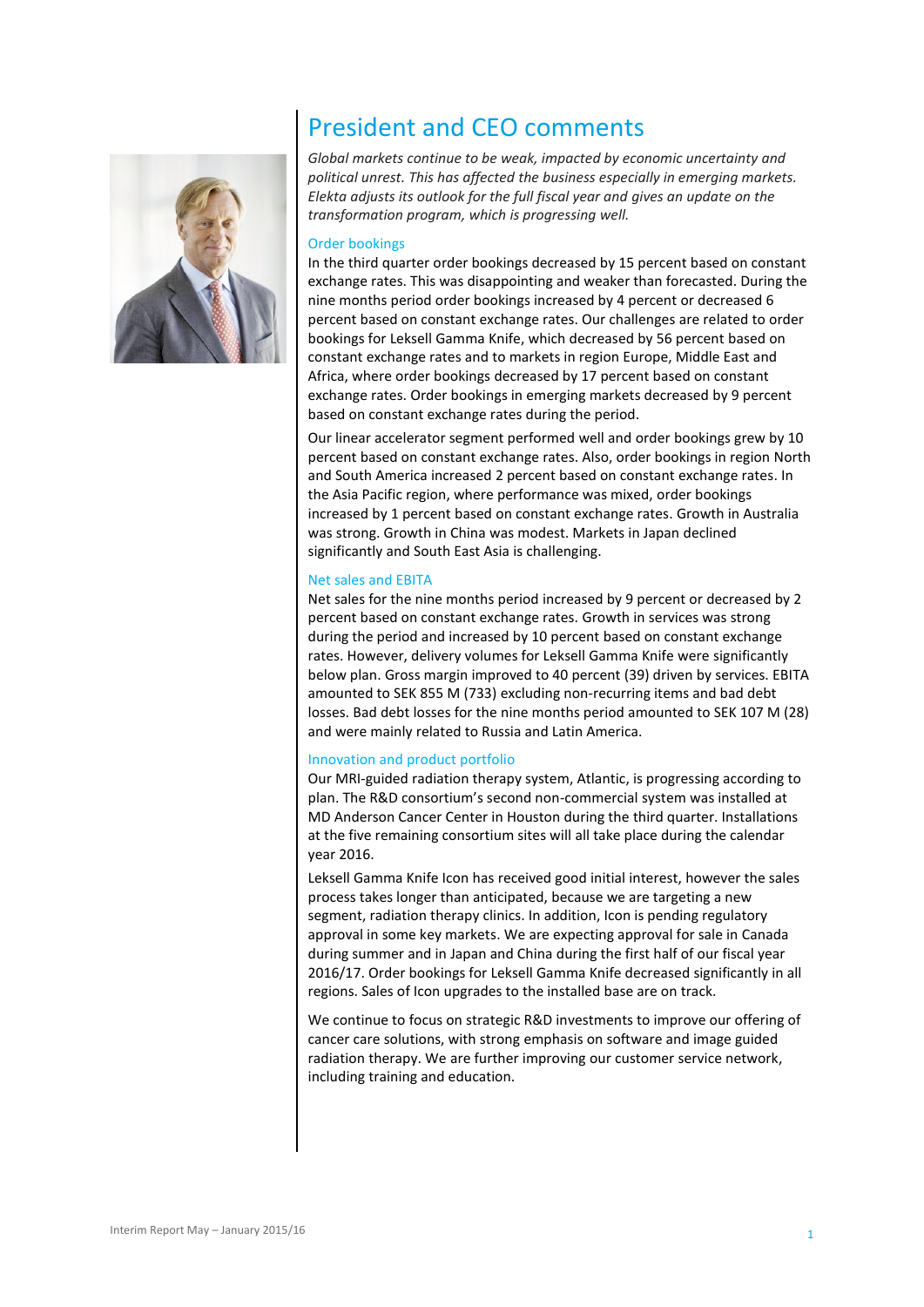#### Transformation program

The transformation program announced in June 2015 is progressing well. It involves all areas of the company with the objective of creating a leaner company with improved financial efficiency, higher margins and with an increased focus on cash flow. It also includes actions to strengthen customer satisfaction as well as focus on high growth areas like service, software and image guided radiation therapy.

Cost savings during the nine months period amounted to SEK 80 M. During our transformation process, we have identified additional areas for improvements. As a result, we have raised our cost reduction target to SEK 700 M from SEK 450 M with full effect from fiscal year 2017/18.

Cash flow has improved for the nine months period. Net working capital to sales ratio decreased to 8 percent (17).

We have set a target to reach a net working capital to sales ratio of 5 percent by the end of next fiscal year with a more efficient produce to order process.

Historically, we have accepted to take orders late in the quarter and ship in the same quarter. To manage these shipments we pre-produce to inventory, resulting in high levels of inventory for both finished goods and components. To create a leaner production process and reduce inventory, we will change this practice and start producing only to customer order without allowing for pre-produced equipment.

The change will result in a temporary lower production and shipment volume during the first half of next fiscal year. This is a one off effect expected to impact revenues negatively with about SEK 500 M next fiscal year. As a consequence inventory levels will come down significantly.

We estimate that inventory will be structurally reduced with about SEK 500 M from current levels.

The EBITA margin excluding one-offs will continuously improve during the transformation period through operating expense reductions and growth primarily in the service and software business. The target to reach an EBITA margin of 20 percent in fiscal year 2017/18 remains intact.

The additional restructuring cost needed for the transformation is currently estimated to be approximately SEK 550 M and will be charged as a non-recurring item in future periods.

### Market outlook

The world's cancer burden is rapidly increasing regardless of the economic development. In 2015, approximately 15 million new cancer cases were diagnosed world-wide and this number is expected to grow by approximately 3 percent per year. In addition, the number of re-treatments of cancer patients increase, we add novel technology with higher clinical value, and the utilization and application usage of radiation therapy are constantly broadened.

Recently, an article in the Lancet journal validated that global healthcare systems will need about 1.8 times more linear accelerators compared to the installed base of today. Radiation oncology is in a strong position and it's my firm belief that the market in the long term will develop in a very solid way. We foresee that the underlying long-term market growth potential is some 6-7 percent per year.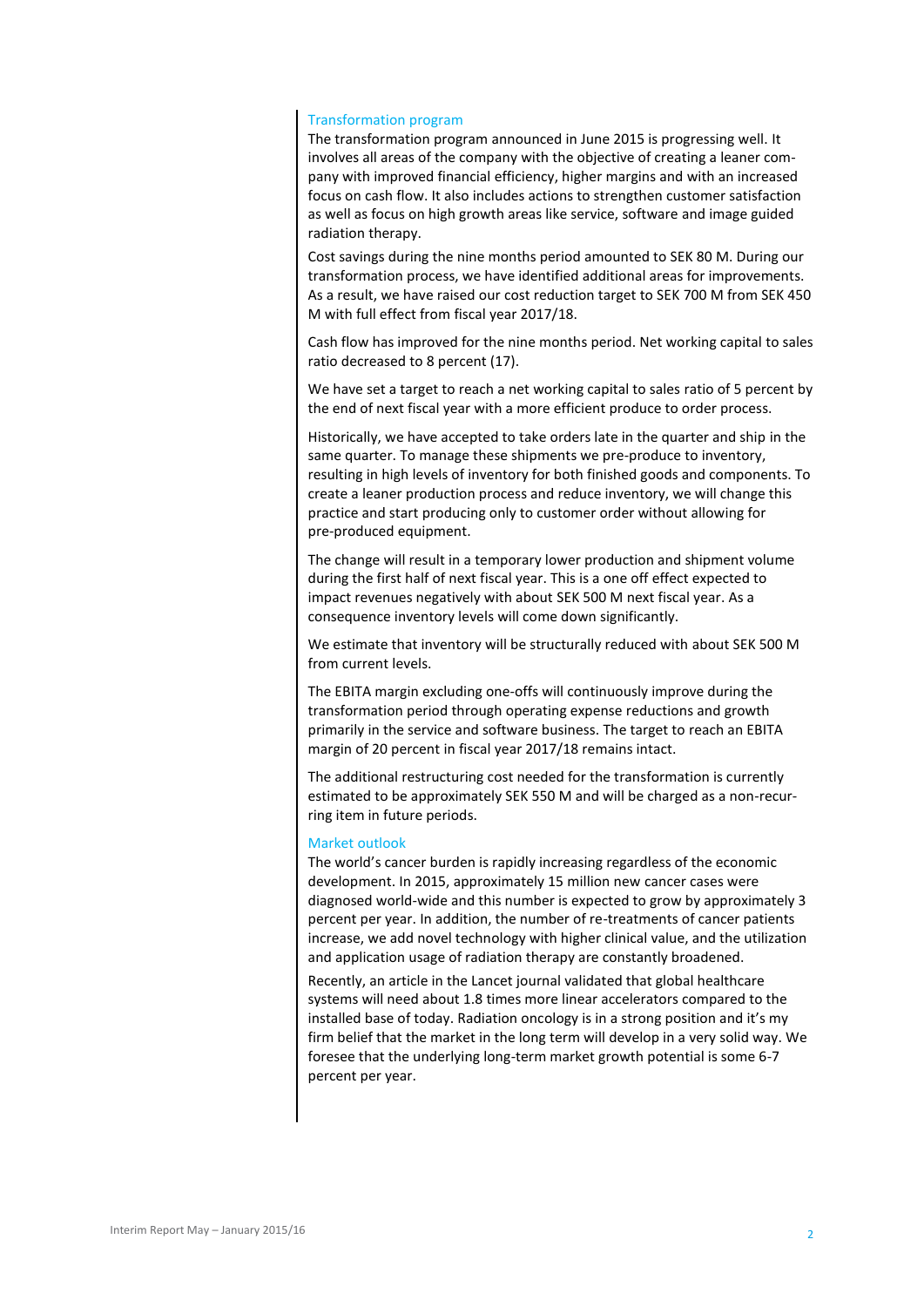Global markets for medical device equipment are impacted by economic uncertainty which currently is affecting the business environment, particularly in emerging markets. We expect established markets to grow in line with general economic growth. Data on healthcare expenditures suggest that healthcare spending is set to grow in the mid-term, after a challenging period in many geographies. In addition, services and aftermarket sales to the installed base is growing faster than sale of new medical devices. We foresee that the underlying mid-term market growth is around 3-5 percent per year.

Tomas Puusepp President and CEO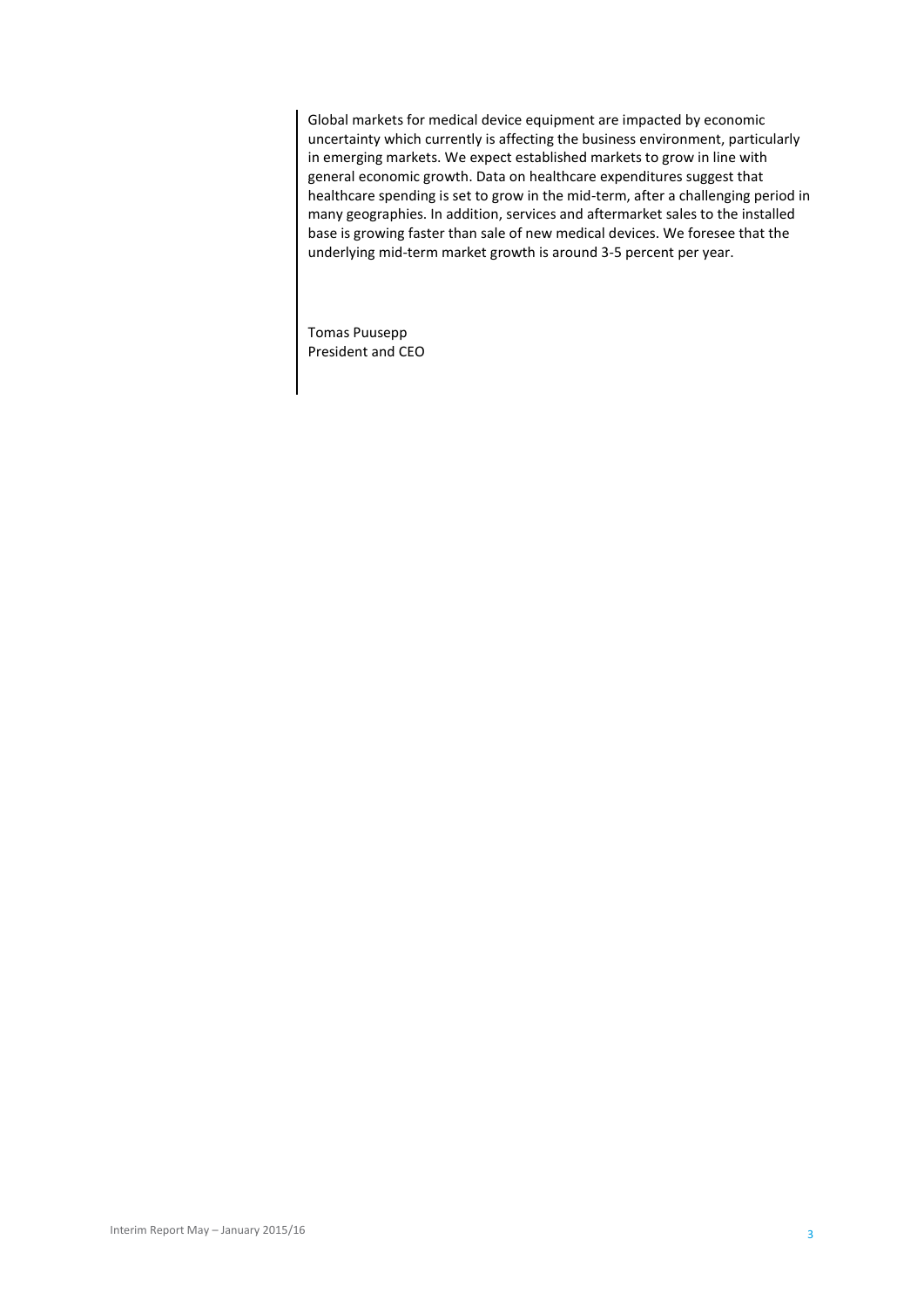*Presented amounts refer to the fiscal year 2015/16 and amounts within parentheses indicate comparative values for the equivalent period last fiscal year unless otherwise stated.*

## Order bookings and order backlog

Order bookings increased 4 percent to SEK 8,360 M (8,051). Based on constant exchange rates order bookings decreased by 6 percent.

| <b>Order bookings</b>        |         |         |         |             |           |         |           |
|------------------------------|---------|---------|---------|-------------|-----------|---------|-----------|
|                              | Q3      | Q3      |         | $May - Jan$ | May - Jan |         | May - Apr |
| <b>SEK M</b>                 | 2015/16 | 2014/15 | Change* | 2015/16     | 2014/15   | Change* | 2014/15   |
| North & South America        | 979     | 740     | 23%     | 3.042       | 2,555     | 2%      | 3,952     |
| Europe, Middle East & Africa | 810     | 1,398   | $-43%$  | 2.776       | 3.235     | $-17%$  | 4,470     |
| Asia Pacific                 | 744     | 696     | 0%      | 2.542       | 2,261     | 1%      | 3,485     |
| Group                        | 2,533   | 2,834   | $-15%$  | 8,360       | 8,051     | -6%     | 11,907    |

*\* Compared to last fiscal year based on constant exchange rates.*

Order backlog was SEK 18,034 M, compared to SEK 17,087 M on April 30, 2015. Order backlog is converted at closing exchange rates. The translation of the backlog at exchange rates on January 31, 2016 compared to exchange rates on April 30, 2015 resulted in a positive translation difference of SEK 198 M. According to the current delivery plan, the order backlog as per 31 January 2016 is expected to be revenue recognized as follows: 15 percent in the remaining three months of the fiscal year 2015/16, 35 percent in 2016/17 and 50 percent thereafter.

## Regional development

## *North and South America*

Order bookings increased 19 percent during the nine months period, or 2 percent based on constant exchange rates.

In the US the replacement market is solid and investments in replacing the installed base of radiation therapy equipment continues. The market growth is primarily driven by services and aftermarket sales. Consolidation of the hospital market continues, which drives the market towards more comprehensive solutions and large-scale projects. Elekta's share of the installed base of linear accelerators in the US is approximately 15 percent, however the share of new orders is higher. Elekta's performance in Canada was good. During the third quarter Elekta won a large order in Canada.

South American markets have been affected by weak economic development and depreciating currencies. In Brazil, which has been very seriously impacted, Elekta's order bookings had negative growth during the period. Elekta's performance in other Latin American markets such as Argentina and Colombia was strong and compensated for the shortfall in Brazil.

During the nine months period net sales increased 24 percent or 6 percent based on constant exchange rates. Growth was driven by services, software and aftermarket sales.

Elekta's contribution margin from the region increased to 30 percent (27) during the nine months period, mainly as a result of a favorable product mix.



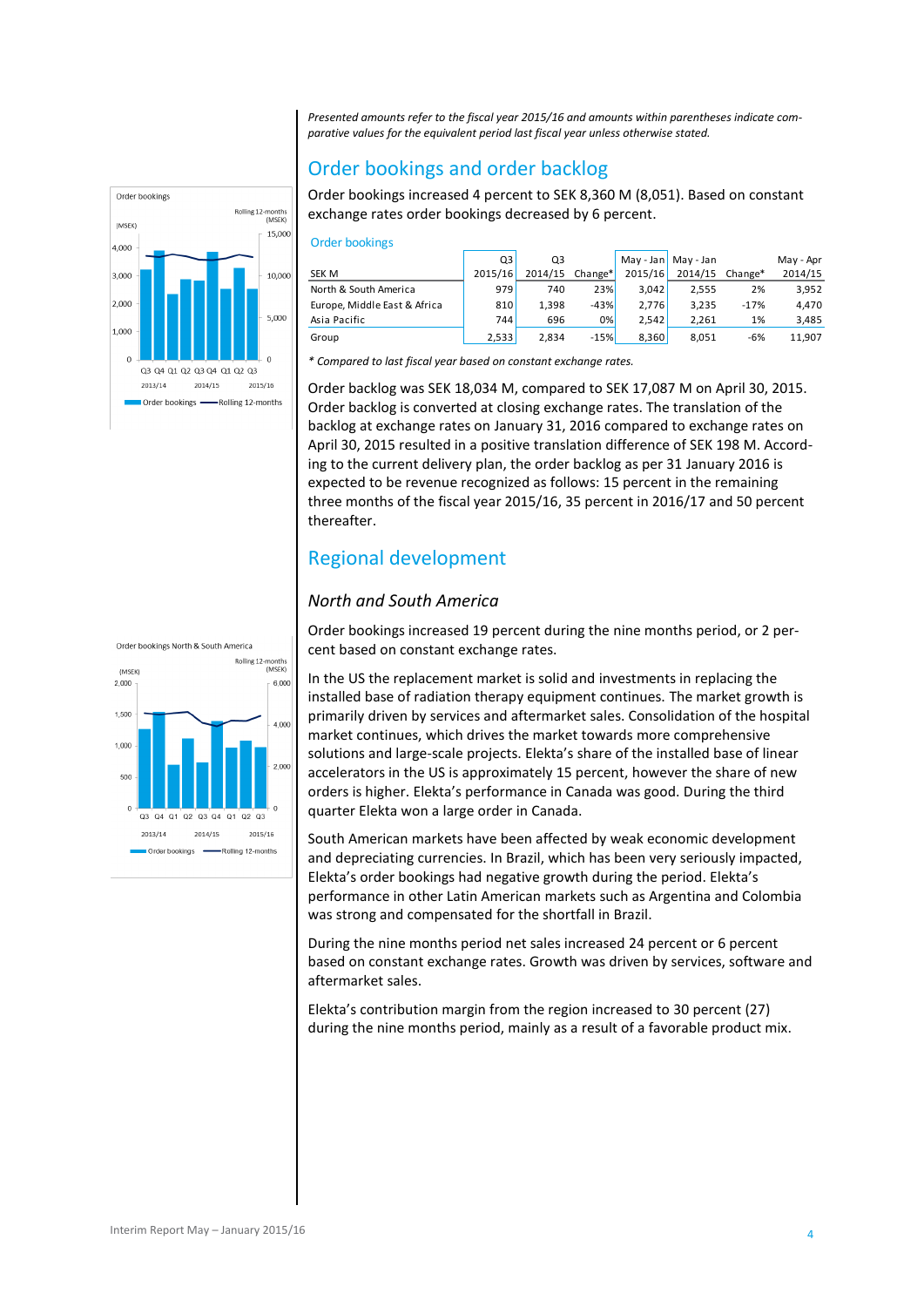

### *Europe, Middle East and Africa*

Elekta's order bookings declined 14 percent or 17 percent based on constant exchange rates, in the nine months period.

Growth in the region was below expectations. Emerging markets such as Eastern Europe and Russia have been affected by falling oil prices, political instability and weak economic development. Geographical performance varied with good growth in France and Poland while Germany and the Netherlands were weak due to tough comparisons from last year.

Net sales decreased 3 percent or 6 percent based on constant exchange rates during the nine months period. Services grew with 10 percent based on constant exchange rates. A limited number of medical capital equipment units were delivered during the nine months period.

During the nine months period, the contribution margin from the region amounted to 24 percent (29). The decline was mainly related to weak deliveries and bad debt losses, principally related to Russia.

### *Region Asia Pacific*



Order bookings increased 12 percent and 1 percent based on constant exchange rates during the nine months period. Region Asia Pacific reported mixed performance. China, where Elekta is strengthening its market share, was stable and the demand for Elekta's solutions was good, particularly in the fast-growing private sector. Elekta reported strong performance in Australia, while Japan and Southeast Asia were weak and generally impacted by the economic development and exchange rate fluctuations. Despite the negative market development in Japan Elekta is strengthening its market share.

Net sales increased 8 percent or decreased 4 percent based on constant exchange rates during the nine months period. The decline in net sales based on constant exchange rates was related to weak market development in Japan and Southeast Asia.

During the nine months period, the contribution margin from the region amounted to 25 percent (21). The increase was mainly attributable to higher aftermarket sales.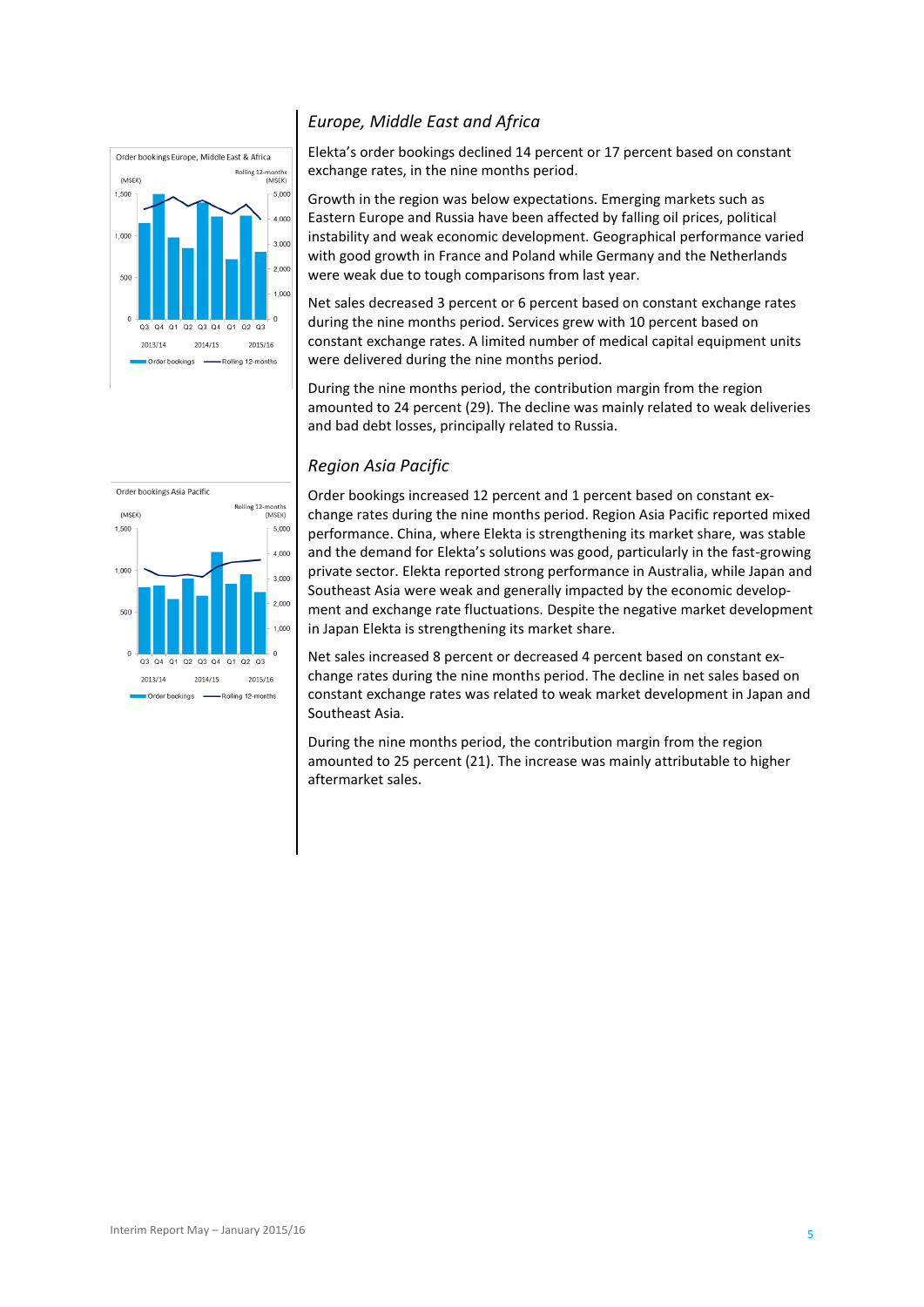## Net sales and earnings

Net sales increased 9 percent to SEK 7,614 M (6,984), corresponding to 2 percent decrease based on constant exchange rates. The decrease was mainly due to low delivery volumes of capital equipment.

### Net sales

| Net sales                    |         |         |           |           |           |         |           |
|------------------------------|---------|---------|-----------|-----------|-----------|---------|-----------|
|                              | Q3      | Q3      |           | May - Jan | May - Jan |         | May - Apr |
| SEK M                        | 2015/16 | 2014/15 | $Change*$ | 2015/16   | 2014/15   | Change* | 2014/15   |
| North & South America        | 914     | 821     | $1\%$     | 2,860     | 2,303     | 6%      | 3,651     |
| Europe, Middle East & Africa | 850     | 1,008   | $-16%$    | 2,466     | 2,553     | $-6%$   | 3,829     |
| Asia Pacific                 | 783     | 723     | 1%        | 2,288     | 2,128     | -4%     | 3,359     |
| Group                        | 2,547   | 2,552   | $-6%$     | 7,614     | 6,984     | $-2%$   | 10,839    |

\* *Compared to last fiscal year based on constant exchange rates.*

Gross margin improved 1.7 percentage point to 40 percent (39). The increase is driven by higher sales for services as well as a positive impact from currency movements.

Operating expenses were negatively affected by SEK 72 M (5) of bad debt losses during the quarter. Bad debt losses for the nine months period amounted to SEK 107 M (28) and were mainly related to Russia and Latin America. Bad debt losses are reported in selling costs. Operating expenses, based on constant exchange rates and excluding amortizations and bad debt losses, decreased 2 percent. As a result of the ongoing transformation program the expenses are expected to decline further during the fiscal year.

R&D expenditure, before capitalization of development costs amounted to SEK 1,053 M (1,037), equal to 14 percent (15) of net sales.

EBITA before non-recurring items increased 6 percent to SEK 748 M (705). The effect from changes in exchange rates was approximately SEK 20 M (40) including hedges. Non-recurring items amounted to SEK -139 M (-2) and were mainly related to the transformation program. EBITA margin, before non-recurring items, was 10 percent (10). Operating result was SEK 267 M (438). Operating margin amounted to 4 percent (6).

Net financial items amounted to SEK -182 M (-163). Interest expense during the period was negatively affected by increased borrowing used to repay debt maturing in August and foreign exchange effects on USD denominated debt.

Profit before tax amounted to SEK 86 M (275). Tax amounted to SEK -19 M (-60). Net income amounted to SEK 67 M (215). Earnings per share amounted to SEK 0.16 (0.55) before dilution and SEK 0.16 (0.55) after dilution. Return on shareholders' equity amounted to 6 percent (17) and return on capital employed amounted to 7 percent (15).

Capitalization and amortization of development costs in the R&D function decreased to a net of SEK 232 M (334). Amortization of capitalized development costs increased to SEK 246 M (167) and is expected to further increase in the last quarter of the fiscal year.

|                                               | Q3      | Q3      | $May - Jan$ | May - Jan | 12 months | May - Apr |
|-----------------------------------------------|---------|---------|-------------|-----------|-----------|-----------|
| SEK M                                         | 2015/16 | 2014/15 | 2015/16     | 2014/15   | rolling   | 2014/15   |
| Capitalization of development costs           | 143     | 177     | 460         | 485       | 658       | 683       |
| of which R&D                                  | 142     | 176     | 459         | 483       | 656       | 680       |
| Amortization of capitalized development costs | $-85$   | $-61$   | $-246$      | $-167$    | $-315$    | $-236$    |
| of which R&D                                  | $-79$   | -55     | $-228$      | $-149$    | $-290$    | $-211$    |
| Capitalized development costs, net            | 58      | 116     | 214         | 318       | 343       | 447       |
| of which R&D                                  | 64      | 121     | 232         | 334       | 367       | 469       |
|                                               |         |         |             |           |           |           |

### Capitalized development costs

## Investments and depreciation

Continuous investments were SEK 696 M (700) including investments in intangible assets of SEK 553 M (486) and investments in other assets of SEK 143 M (214). Investments in intangible assets mainly related to ongoing R&D programs but also included SEK 91 M from IP licenses acquired during the quarter. Amortization of intangible assets and depreciation of tangible fixed assets amounted to a total of SEK 466 M (370). Capitalization of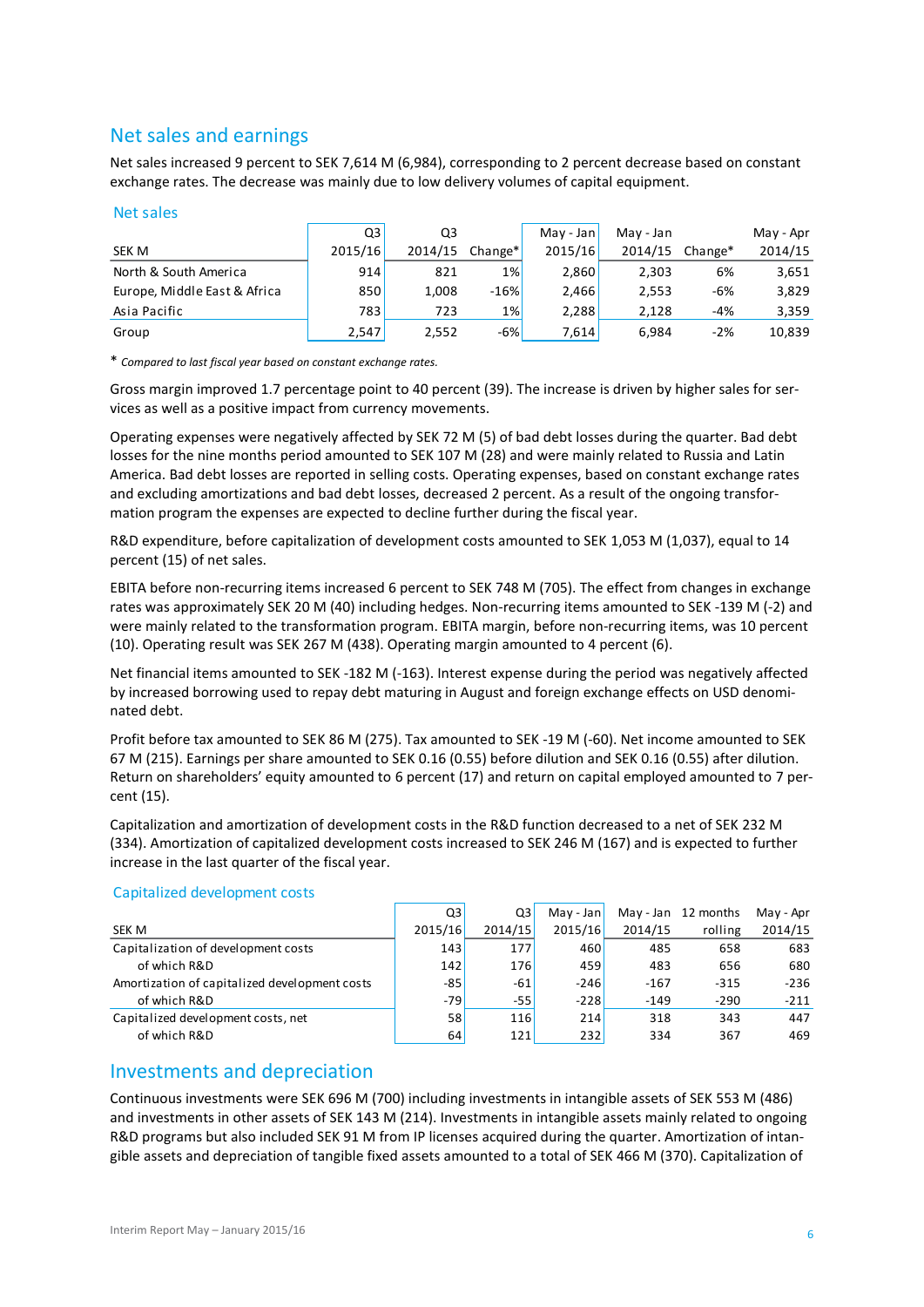development costs for the full fiscal year is expected to decline in local currency. Investments in other assets are also expected to be reduced.

## Cash flow

Cash flow from operating activities improved to SEK 311 M (158) mostly from a better working capital development. Cash flow from operating activities / EBITDA before non-recurring items was 130 percent (126 on April 30, 2015) during the 12 months rolling period. Cash flow after continuous investments improved by SEK 261 M to SEK -280 M (-541).

### Cash flow (extract)

| Cash flow (extract)                           |                |         |           |           |           |           |
|-----------------------------------------------|----------------|---------|-----------|-----------|-----------|-----------|
|                                               | Q <sub>3</sub> | Q3      | May - Jan | May - Jan | 12 months | May - Apr |
| SEK M                                         | 2015/16        | 2014/15 | 2015/16   | 2014/15   | rolling   | 2014/15   |
| Operating cash flow                           | 47             | 353     | 447       | 551       | 1,195     | 1,299     |
| Change in working capital                     | 267            | $-153$  | $-136$    | $-393$    | 781       | 524       |
| Cash flow from operating activities           | 314            | 200     | 311       | 158       | 1,976     | 1,823     |
| Continuous investments                        | $-177$         | $-245$  | $-591$    | -700      | -847      | -956      |
| Cashflow after continuous investments         | 137            | $-45$   | $-280$    | $-541$    | 1.128     | 867       |
| Cash flow from operating activities / EBITDA* | 103%           | 52%     | 36%       | 20%       | 130%      | 126%      |
| Cash conversion**                             | 84%            |         |           |           | 111%      | 81%       |

*\*EBITDA before non-recurring items*

*\*\* Cash conversion is calculated as cash flow after continuous investments divided by net income adjusted by depreciation and amortization.*

## Working capital

Net working capital decreased to SEK 957 M (1,852) corresponding to 8 percent (17) of net sales (rolling 12 months).

During the nine months period net working capital increased with SEK 76 M (403).

### Working capital

|                                  | Jan 31, | Jan 31, | Apr 30, |
|----------------------------------|---------|---------|---------|
| SEK M                            | 2016    | 2015    | 2015    |
| Working capital assets           |         |         |         |
| Inventories                      | 1,462   | 1,446   | 1,297   |
| Accounts receivable              | 3,529   | 4,392   | 4,207   |
| Accrued income                   | 1,926   | 1,777   | 1,895   |
| Other operating receivables      | 888     | 816     | 695     |
| Sum working capital assets       | 7,806   | 8,431   | 8,094   |
| Working capital liabilities      |         |         |         |
| Accounts payable                 | 1,135   | 975     | 1,262   |
| Advances from customers          | 2,074   | 2,095   | 2,165   |
| Prepaid income                   | 1,618   | 1,587   | 1,673   |
| Accrued expenses                 | 1,709   | 1,606   | 1,789   |
| Other operating liabilities      | 312     | 316     | 324     |
| Sum working capital liabilities  | 6,848   | 6,579   | 7,213   |
| Net working capital              | 957     | 1,852   | 881     |
| % of 12 months net sales rolling | 8%      | 17%     | 8%      |

The increase in inventories is due to finished goods build up ahead of fourth quarter shipments. The decrease in accounts receivable was mostly due to lower levels in Eastern Europe and Middle East.

The Days Sales Outstanding (DSO) has been reduced to 56 days (83). Region North and South America has a relatively high level of software sales, with a corresponding high level of prepayments, resulting in a negative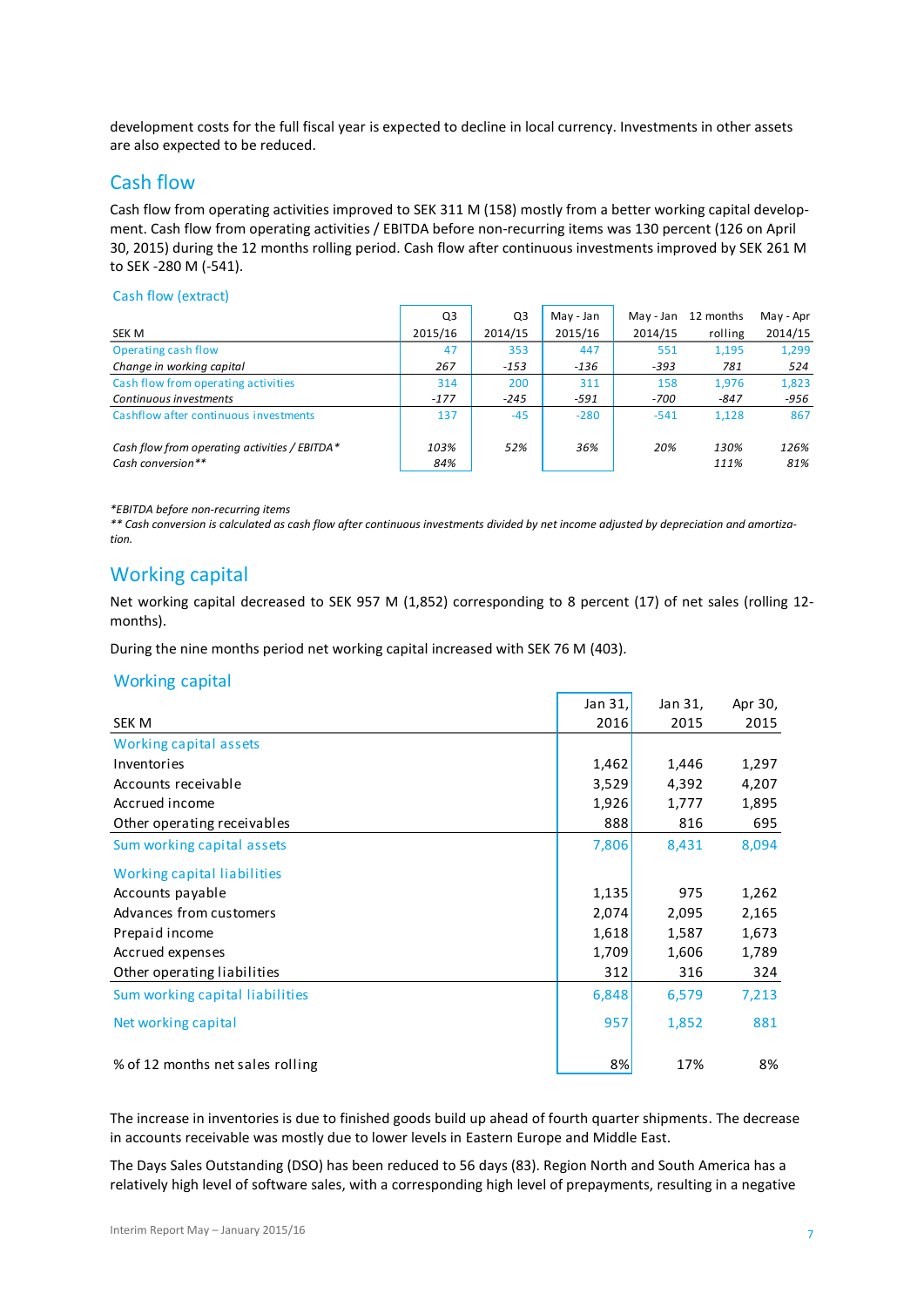DSO number. Region Europe, Middle East and Africa has a higher portion of hardware sales, public tender sales with fixed payment terms, and large part of sales in emerging markets, leading to a high DSO number. The DSO number for region Asia Pacific varies within the region due to local differences in payment terms.

The improvement in North and South America is mainly related to a favorable product mix with a relative high level of software sales. In region Europe, Middle East & Africa a decrease in accounts receivable was the main driver for the lower DSO, while the increase in DSO in Asia reflected an increase in accrued income in China.

### Days Sales Outstanding (DSO)

|                              | Jan $31.$   | Jan 31, | Apr 30, |
|------------------------------|-------------|---------|---------|
| SEK M                        | <b>2016</b> | 2015    | 2015    |
| North & South America        | $-42$       | $-32$   | -16     |
| Europé, Middle East & Africa | 132         | 176     | 163     |
| Asia Pacific                 | 97          | 87      | 95      |
| Group                        | 56          | 83      | 76      |
|                              |             |         |         |

\* Days Sales Outstanding (DSO) is calculated as (Accounts receivable + Accrued income - Advances from customers - Prepaid income)/(12 months rolling net sales/365).

## Financial position

Cash and cash equivalents amounted to SEK 1,683 M (3,265 on April 30, 2015) and interest-bearing liabilities amounted to SEK 5,047 M (6,033 on April 30, 2015). Thus, net debt amounted to SEK 3,364 M (2,768 on April 30, 2015). Net debt/equity ratio was 0.52 (0.42 on April 30, 2015).

The exchange rate effect from the translation of cash and cash equivalents amounted to SEK 4 M (158). The translation difference in long-term interest-bearing liabilities amounted to SEK 57 M (554). Other comprehensive income was affected by exchange rate differences from translation of foreign operations amounting to SEK -107 M (706).

The change in unrealized exchange rate effects from effective cash flow hedges amounted to SEK 29 M (-231) and is reported in other comprehensive income. Closing balance of unrealized exchange rate effects from effective cash flow hedges amounted to SEK -108 M (-169) exclusive of tax.

## **Outlook**

We expect growth in net sales to be slightly negative for the fiscal year, based on constant exchange rates, and that the EBITA margin, adjusted for non-recurring items, will improve.

*The outlook is adjusted from the previous: "We expect growth in net sales to continue to be modest for the fiscal year, based on constant exchange rates, and that the EBITA margin, adjusted for non-recurring items, will continue to improve."* 

## Significant events during the reporting period

### *Change of President and CEO*

On May 13, 2015, Elekta announced that Niklas Savander had stepped down from his position as President and CEO of Elekta AB (publ). The Board of Directors had appointed Tomas Puusepp as President and CEO as of May 13, 2015. Tomas Puusepp has, during the past year, been an Executive Director of the Elekta Board and served as President and CEO of Elekta during fiscal years 2005/06 to 2013/14.

### *Changes to the Executive Management team*

On June 2, Elekta announced a reorganization of the Company as well as changes in its Executive Management team. The organization was effective as of July 7, 2015.

### *Transformation program*

On June 11, 2015, the transformation program, with the objectives of improving growth, increasing profitability, reduce costs and focus on cash flow, was outlined.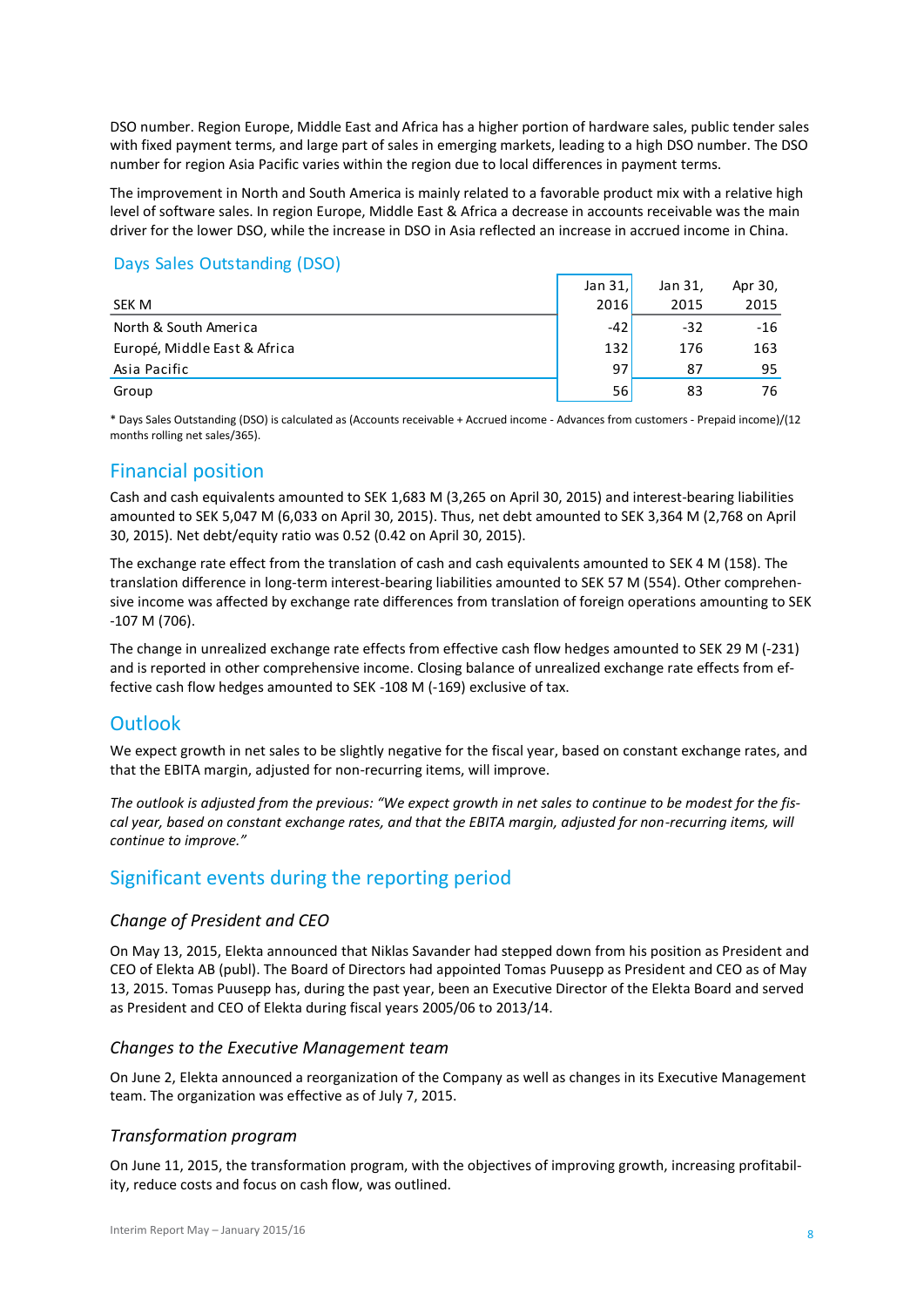Elekta continue to prioritize strategic R&D investments to improve cancer care, for example software solutions and image guided radiation therapy. Elekta is also improving the customer service network including training and education.

### *US lawsuit*

The previously communicated multiple patent infringement lawsuits between Elekta and Varian Medical Systems are continuing. The costs for the patent lawsuits are accounted for as non-recurring items and Elekta's assessment is that the claims directed towards Elekta lacks merit.

### *Investigation in Italy*

As communicated on November 12, 2015, there is an ongoing investigation in Italy where Elekta employees are suspected of interfering with public procurement processes. Elekta is providing all requested information to the Italian authorities. Elekta has zero tolerance for any deviation from the code of conduct and clear corporate policies and procedures in place.

## Significant events after the reporting period

### *Transformation program*

On March 2, 2016 an update on the transformation program was presented:

- Additional cost savings have been identified. The cost reduction target has been increased to SEK 700 M from SEK 450 M with full effect from fiscal year 2017/18.
- We have set a target to reach a ratio of 5 percent net working capital to net sales by the end of next fiscal year (2016/17) with a more efficient produce to order process.
- The change requires a temporary lower production and shipment volume with a one-off negative revenue impact estimated to about SEK 500 M in the first half next fiscal year (2016/17)
- Elekta remains with an unchanged ambition to reach an EBITA-margin of 20 percent in fiscal year 2017/18.
- The additional restructuring cost needed for the transformation is currently estimated to be approximately SEK 550 M and will be charged as a non-recurring item in future periods.

## Employees

The average number of employees during the period was 3,677 (3,696). The number of employees on January 31, 2016 totaled 3,689 (3,802) compared to 3,844 on April 30, 2015. The decrease since April 30 is mainly related to the ongoing transformation program.

The average number of employees in the Parent Company was 27 (34).

## Shares

During the period 270 new B-shares were subscribed through conversion of convertibles. Total number of registered shares on January 31, 2016 was 382,829,045 divided between 14,250,000 A-shares and 368,579,045 Bshares. Fully diluted shares amounted to 400,696,012 including dilution related to the Elekta 2012/17 convertible bond.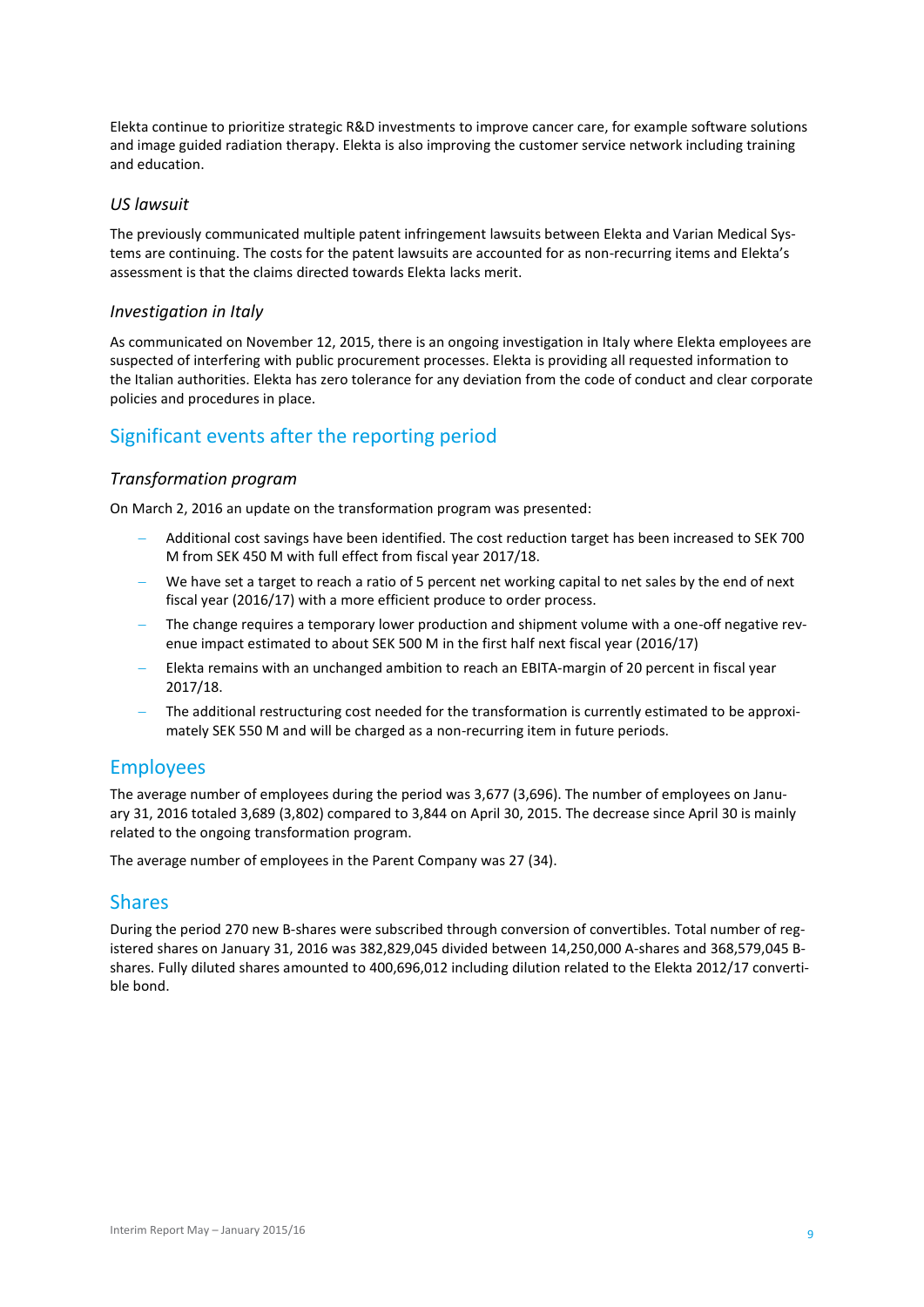## Risks and uncertainties

Elekta's presence in a large number of geographical markets exposes the Group to political and economic risks on a global scale and/or in individual countries.

The competitive landscape for Elekta is continuously changing. The medical equipment industry is characterized by technological developments and continuous improvements of industrial know-how, resulting in companies launching new products and improved methods for treatment. Elekta strives to be the leader in innovation and offer the most competitive product portfolio, developed in close collaboration with key research leaders in the field. To secure the proceeds of research investments, it is of importance that such new products and new technology are protected from the risk of improper use by competitors. When possible and deemed appropriate, Elekta protects its intellectual property rights by way of patents, copyrights and trademark registrations.

Elekta sells solutions through its direct sales force and through an external network of agents and distributors. The Company's continued success is dependent on the ability to establish and maintain successful relationships with customers. Elekta is continuously evaluating how to enter new markets considering both the opportunities and the risks involved. There are regulatory registration requirements with each new market that potentially could delay product introductions and certifications. The stability of the political system in certain countries and the security situation for employees traveling to exposed areas are constantly evaluated. Corruption is a risk and an obstacle for development and growth in some countries. Elekta has implemented a specific anticorruption policy to guide the business by aiming to be in line with national and international regulations and best practices against corruption.

Elekta's operations comprise several markets that expose the Group to a vast number of laws, regulations, policies and guidelines regarding, for example, health, security, environmental matters, trade restrictions, competition and delivery of products. Elekta's quality systems describes these requirements, which are reviewed and certified by external supervisory bodies and are regularly inspected by authorities in applicable countries, for example the US FDA. Non-compliance of, for example, safety regulations can result in delayed or stopped deliveries of products. Changes in regulations and rules might also increase Elekta's costs and delay the development and introduction of new products.

Elekta depends also on the capability of producing advanced medical equipment, which requires highly qualified personnel. The Company's ability to attract and retain qualified personnel and management has a significant impact on the future success of the Group.

Weak economic development and high levels of public debt might, in some markets, mean less availability of financing for private customers and reduced future health care spending by governments. Political decisions that could impact the healthcare reimbursement systems also constitute a risk factor. Elekta's ability to commercialize products is dependent on the reimbursement level that hospitals and clinics can obtain for different types of treatments. Alterations in the existing reimbursement systems related to medical products, or implementation of new regulations, might impact future product mix in specific markets.

Elekta's delivery of treatment equipment relies largely on customers' readiness to receive the delivery at site. Depending on contractual payment terms a delay can result in postponed invoicing and also affect timing of revenue recognition. The Group's credit risks are normally limited since customer operations are, to a large extent, financed either directly or indirectly by public funds. Due to the recent macro-economic development a number of emerging market currencies have depreciated significantly and as a consequence Elekta experience an increased credit risk related to receivables from these regions.

Elekta depends on a number of suppliers for components. There is a risk that delivery difficulties might occur due to circumstances beyond Elekta's control. Critical suppliers are regularly followed up regarding delivery precision and quality of components.

In its operations, Elekta is subject to a number of financial risks primarily related to exchange rate fluctuations. In the short-term, the effect of currency movements is reduced through forward contracts. Hedging is conducted on the basis of expected net sales over a period of up to 24 months. The scope of the hedging is determined by the Company's assessment of currency risks. Risk exposure is regulated through a financial policy established by the Board of Directors. The overall responsibility for handling the Group's financial risks, and developing methods and guidelines for dealing with financial risks, rests with the executive management and the finance function. For more detailed information regarding these risks, please see Note 2 in the annual report 2014/15.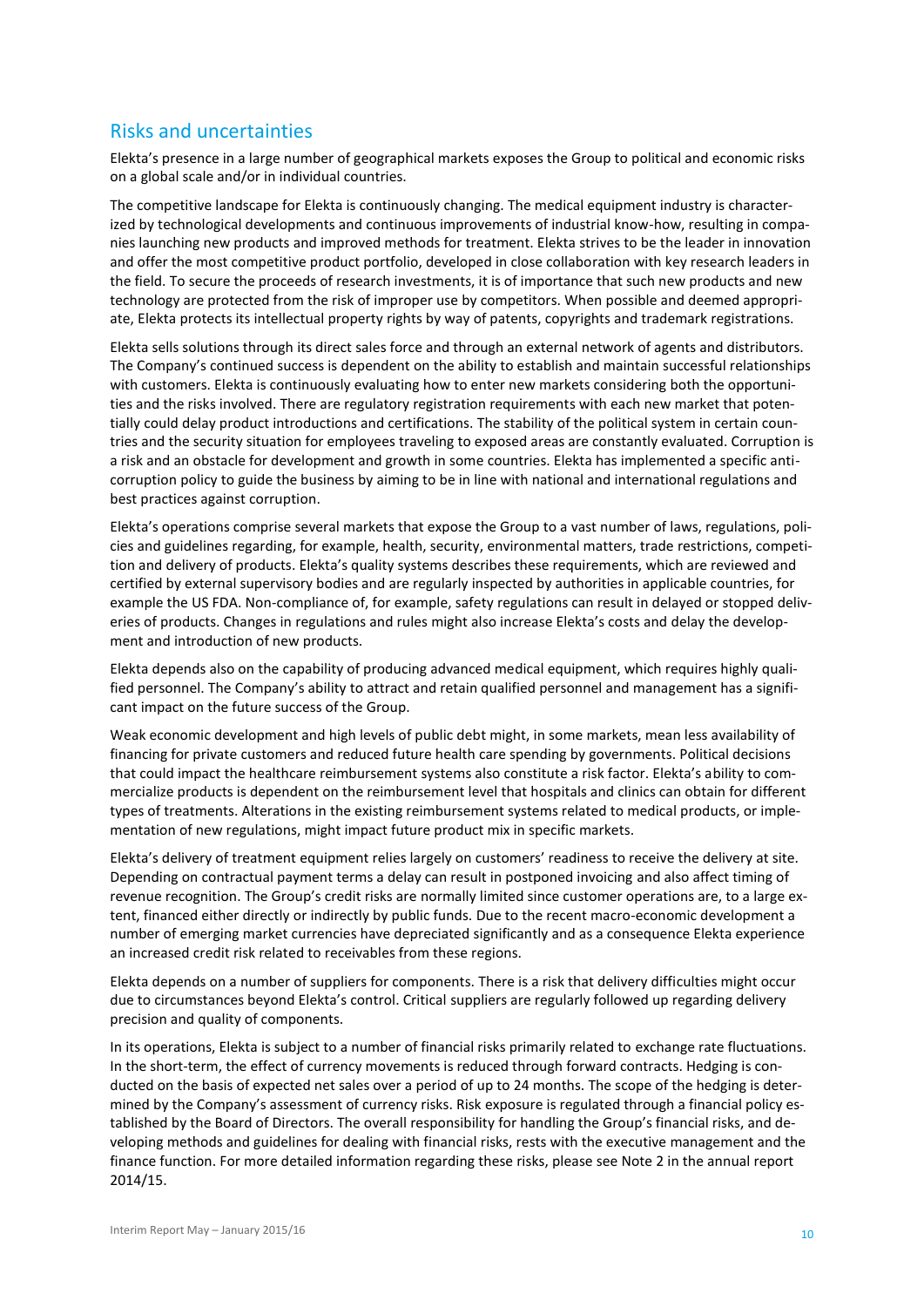Stockholm, March 2, 2016

Tomas Puusepp

President and CEO

*This report has not been reviewed by the Company's auditors.*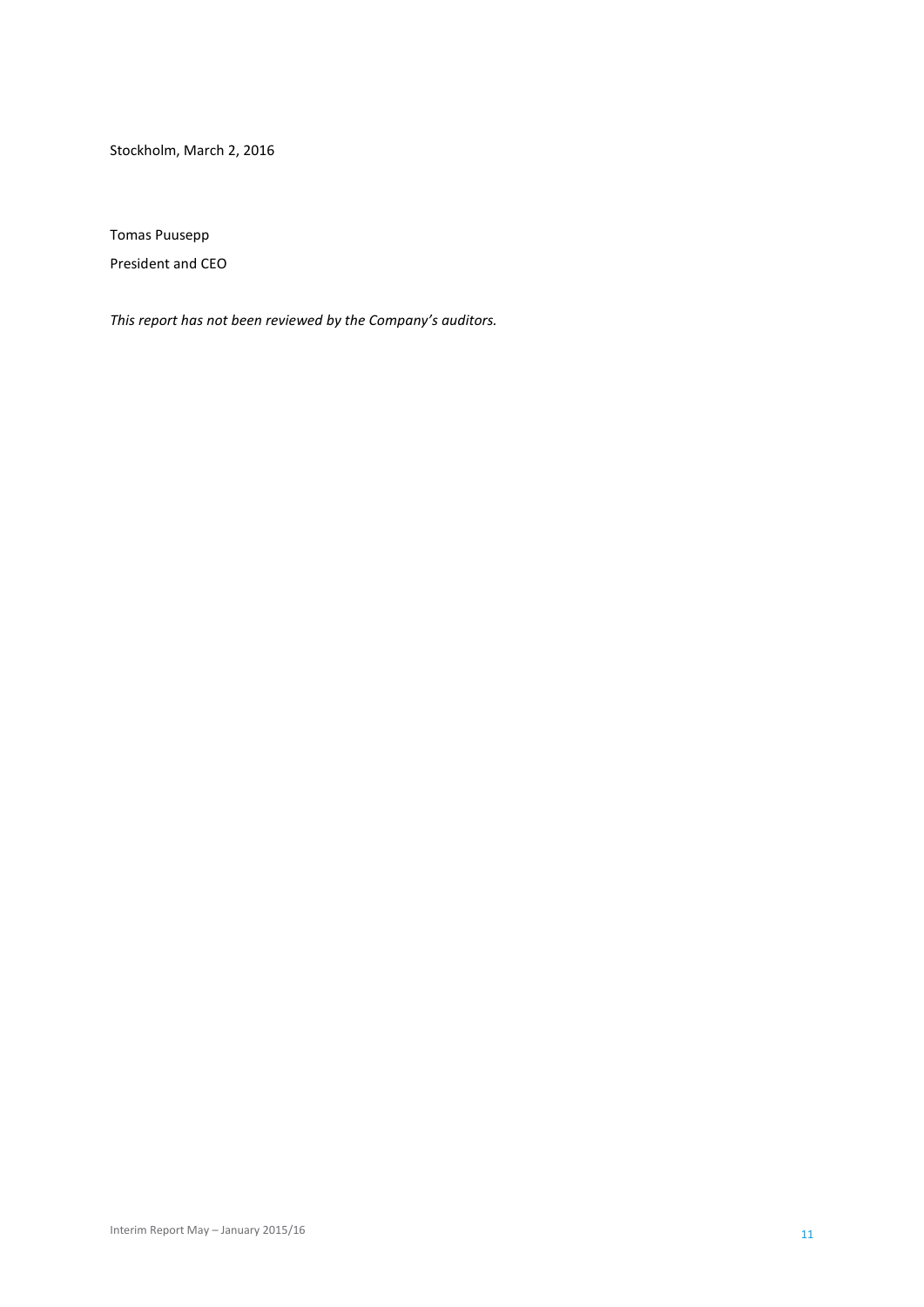## Accounting principles

This interim report is prepared, with regard to the Group, according to IAS 34 and the Swedish Annual Accounts Act and, with regard to the Parent Company, according to the Swedish Annual Accounts Act and RFR 2. The accounting principles applied correspond to those presented in Note 1 of the Annual Report 2014/15.

## Exchange rates

| Country                                    | Currency |         | Average rate |        |            |         | Closing rate |                         |            |
|--------------------------------------------|----------|---------|--------------|--------|------------|---------|--------------|-------------------------|------------|
|                                            |          | Q3      | Q3           |        | Jan $31$ , | Jan 31, | Apr 30,      | Change $1$              | Change $2$ |
|                                            |          | 2015/16 | 2014/15      | Change | 2016       | 2015    |              | 2015 12 months 9 months |            |
| Euroland                                   | 1 EUR    | 9.337   | 9.222        | 1%     | 9.294      | 9.362   | 9.267        | $-1\%$                  | 0%         |
| Great Britain                              | 1 GBP    | 12.907  | 11.635       | 11%    | 12.239     | 12.439  | 12.769       | $-2%$                   | -4%        |
| Japan                                      | 1 JPY    | 0.070   | 0.066        | 6%     | 0.071      | 0.070   | 0.070        | 1%                      | 1%         |
| <b>United States</b>                       | 1 USD    | 8.468   | 7.164        | 18%    | 8.528      | 8.256   | 8.252        | 3%                      | 3%         |
| $1$ lanuary 21 $2016$ ye lanuary 21 $2015$ |          |         |              |        |            |         |              |                         |            |

1. January 31, 2016 vs January 31, 2015

2. January 31, 2016 vs April 30, 2015

Regarding foreign Group companies, order bookings and income statements are translated at average exchange rates for the reporting period while order backlog and balance sheets are translated at closing exchange rates.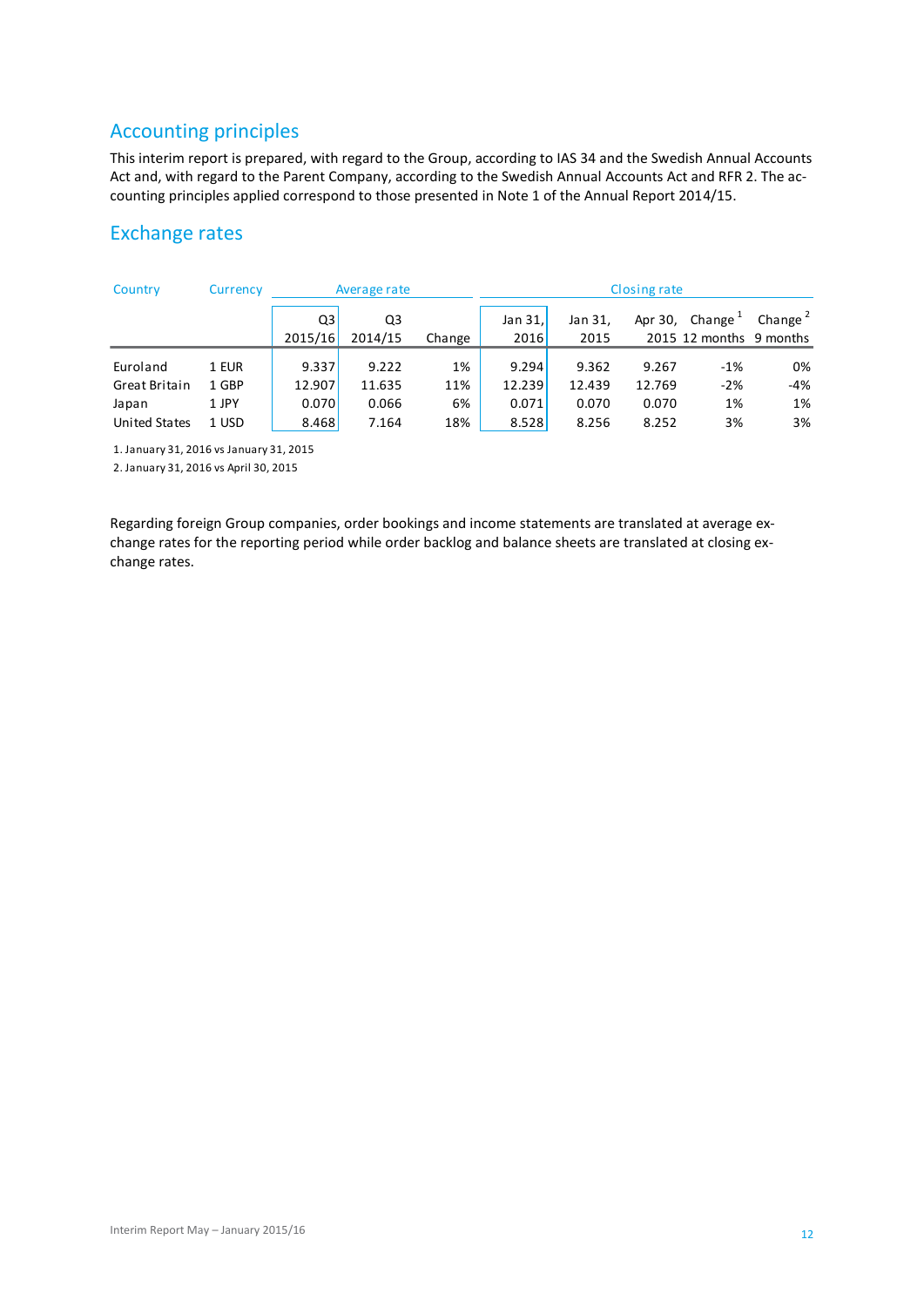### CONSOLIDATED INCOME STATEMENT AND STATEMENT OF COMPREHENSIVE INCOME

| <b>CONSOLIDATED INCOME STATEMENT AND STATEMENT OF COMPREHENSIVE INCOME</b> |                |                |                |                |                |                |
|----------------------------------------------------------------------------|----------------|----------------|----------------|----------------|----------------|----------------|
| <b>SEK M</b>                                                               |                |                |                |                |                |                |
|                                                                            | Q3             | Q3             | May - Jan      | May - Jan      | 12 months      | May - Apr      |
| <b>INCOME STATEMENT</b>                                                    | 2015/16        | 2014/15        | 2015/16        | 2014/15        | rolling        | 2014/15        |
| Net sales                                                                  | 2,547          | 2,552          | 7,614          | 6,984          | 11,469         | 10,839         |
| Cost of products sold                                                      | $-1,540$       | $-1,554$       | $-4,541$       | $-4,282$       | $-6,792$       | -6,533         |
| <b>Gross income</b>                                                        | 1,007          | 998            | 3,073          | 2,702          | 4,677          | 4,306          |
| Selling expenses                                                           | $-333$         | $-275$         | $-1,009$       | $-848$         | $-1,496$       | $-1,335$       |
| Administrative expenses                                                    | $-241$         | $-277$         | $-763$         | $-759$         | $-1,052$       | $-1,048$       |
| R&D expenses                                                               | $-275$         | $-227$         | $-821$         | $-703$         | $-1,070$       | $-952$         |
| Exchange rate differences                                                  | $-10$          | 31             | $-73$          | 48             | $-152$         | $-31$          |
| Operating result before non-recurring items                                | 148            | 250            | 407            | 440            | 907            | 940            |
| Non-recurring items                                                        | $-91$          |                | $-139$         | $-2$           | $-140$         | $-3$           |
| <b>Operating result</b>                                                    | 56             | 250            | 267            | 438            | 766            | 937            |
| Result from participations in associates                                   | 3              | $-1$           | 6              | $-2$           | 8              | $\mathbf 0$    |
| Interest income                                                            | 8              | $\overline{2}$ | 19             | 19             | 25             | 25             |
| Interest expenses and similar items                                        | $-62$          | -62            | $-214$         | $-188$         | $-285$         | $-259$         |
| Exchange rate differences                                                  | $\overline{3}$ | 5              | $\overline{7}$ | 8              | 12             | 13             |
| Profit before tax                                                          | $\overline{9}$ | 194            | 86             | 275            | 527            | 716            |
| Income taxes                                                               | $-2$           | $-42$          | $-19$          | $-60$          | $-117$         | $-158$         |
| Net income                                                                 |                | 152            | 67             | 215            | 410            | 558            |
| Net income attributable to:                                                |                |                |                |                |                |                |
| Parent Company shareholders                                                | 4              | 150            | 61             | 211            | 402            | 552            |
| Non-controlling interests                                                  | 3              | $\overline{2}$ | 6              | 4              | 8              | 6              |
| Earnings per share before dilution, SEK                                    | 0.01           | 0.39           | 0.16           | 0.55           | 1.06           | 1.45           |
| Earnings per share after dilution, SEK                                     | 0.01           | 0.39           | 0.16           | 0.55           | 1.06           | 1.45           |
| STATEMENT OF COMPREHENSIVE INCOME                                          |                |                |                |                |                |                |
| Net income                                                                 | $\overline{7}$ | 152            | 67             | 215            | 410            | 558            |
| Other comprehensive income:                                                |                |                |                |                |                |                |
| Items that will not be reclassified to the income statement                |                |                |                |                |                |                |
| Remeasurements of defined benefit pension plans                            |                |                |                |                | -6             | -6             |
| Tax                                                                        |                |                |                |                | $\overline{2}$ | $\overline{2}$ |
| Total items that will not be reclassified to the income statement          |                |                |                |                | $-4$           | $-4$           |
| Items that subsequently may be reclassified to the income statement        |                |                |                |                |                |                |
| Revaluation of cash flow hedges                                            | $-33$          | $-150$         | 29             | $-231$         | 78             | $-182$         |
| Translation differences from foreign operations                            | $-196$         | 347            | $-107$         | 706            | $-67$          | 746            |
| Tax                                                                        | 6              | 30             | -7             | 48             | -16            | 39             |
| Total items that subsequently may be reclassified to the income statement  | $-223$         | 227            | $-85$          | 523            | $-5$           | 603            |
| Other comprehensive income for the period                                  | $-223$         | 227            | $-85$          | 523            | $-9$           | 599            |
| Comprehensive income for the period                                        | $-216$         | 379            | $-18$          | 738            | 401            | 1,157          |
| Comprehensive income attributable to:                                      |                |                |                |                |                |                |
| Parent Company shareholders                                                | $-218$         | 377            | $-23$          | 734            | 394            | 1,151          |
| Non-controlling interests                                                  | $\overline{2}$ | $\overline{2}$ | 5              | $\overline{a}$ | $\overline{7}$ | 6              |

### RESULT OVERVIEW

| Non-controlling interests                        |         | $2^{\circ}$      |           | 4         |           | 6         |
|--------------------------------------------------|---------|------------------|-----------|-----------|-----------|-----------|
|                                                  |         |                  |           |           |           |           |
| <b>RESULT OVERVIEW</b>                           |         |                  |           |           |           |           |
|                                                  | Q3      | Q3               | May - Jan | May - Jan | 12 months | May - Apr |
| SEK M                                            | 2015/16 | 2014/15          | 2015/16   | 2014/15   | rolling   | 2014/15   |
| Operating result/EBIT before non-recurring items | 148     | 250              | 407       | 440       | 907       | 940       |
| Amortization:                                    |         |                  |           |           |           |           |
| capitalized development costs                    | 85      | 61               | 246       | 167       | 315       | 236       |
| acquisitions                                     | 30      | 34               | 95        | 97        | 128       | 130       |
| EBITA before non-recurring items                 | 263     | 345              | 748       | 705       | 1,350     | 1,306     |
| Depreciation                                     | 41      | 38               | 124       | 106       | 164       | 146       |
| EBITDA before non-recurring items                | 304     | 383 <sup>1</sup> | 872       | 810       | 1,514     | 1,452     |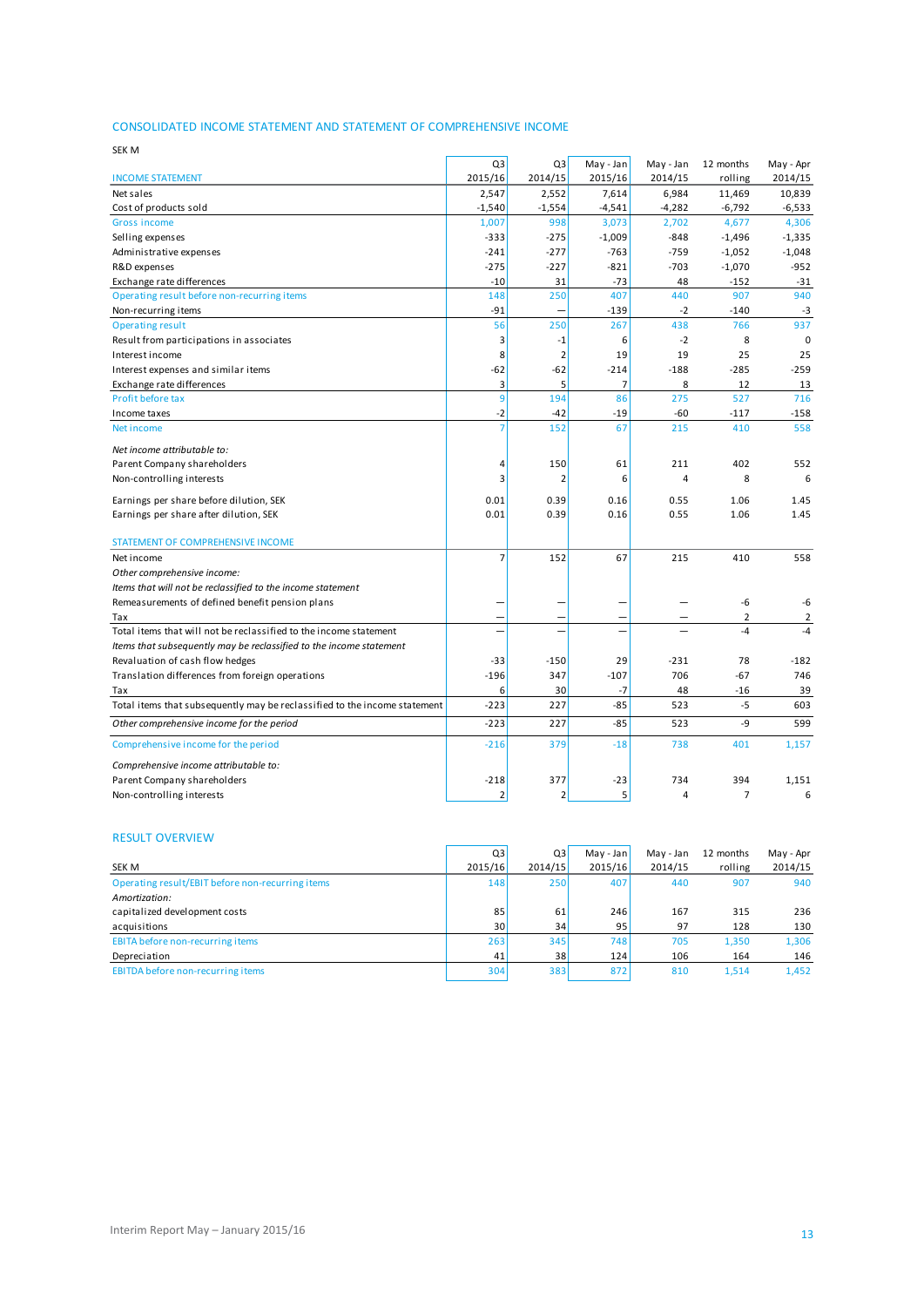### CONSOLIDATED BALANCE SHEET

| <b>SEK M</b>                            | Jan 31, | Jan 31, | Apr 30, |
|-----------------------------------------|---------|---------|---------|
|                                         | 2016    | 2015    | 2015    |
| Non-current assets                      |         |         |         |
| Intangible assets                       | 8,378   | 7,868   | 8,174   |
| Tangible fixed assets                   | 825     | 830     | 881     |
| Financial assets                        | 385     | 411     | 371     |
| Deferred tax assets                     | 347     | 187     | 224     |
| <b>Total non-current assets</b>         | 9,935   | 9,297   | 9,650   |
| <b>Current assets</b>                   |         |         |         |
| Inventories                             | 1,462   | 1,446   | 1,297   |
| Accounts receivable                     | 3,529   | 4,392   | 4,207   |
| Accrued income                          | 1,926   | 1,777   | 1,895   |
| Current tax assets                      | 125     | 75      | 92      |
| Derivative financial instruments        | 29      | 188     | 83      |
| Other current receivables               | 888     | 816     | 695     |
| Cash and cash equivalents               | 1,683   | 1,011   | 3,265   |
| <b>Total current assets</b>             | 9,644   | 9,705   | 11,534  |
| <b>Total assets</b>                     | 19,578  | 19,001  | 21,184  |
| Elekta's owners' equity                 | 6,424   | 6,221   | 6,638   |
| Non-controlling interests               | 8       | 5       | 8       |
| <b>Total equity</b>                     | 6,432   | 6,226   | 6,646   |
| Non-current liabilities                 |         |         |         |
| Long-term interest-bearing liabilities  | 5,031   | 3,961   | 4,958   |
| Deferred tax liabilities                | 769     | 713     | 732     |
| Other long-term liabilities             | 246     | 231     | 279     |
| <b>Total non-current liabilities</b>    | 6,046   | 4,905   | 5,969   |
| <b>Current liabilities</b>              |         |         |         |
| Short-term interest-bearing liabilities | 16      | 1,075   | 1,075   |
| Accounts payable                        | 1,135   | 975     | 1,262   |
| Advances from customers                 | 2,074   | 2,095   | 2,165   |
| Prepaid income                          | 1,618   | 1,587   | 1,673   |
| Accrued expenses                        | 1,709   | 1,606   | 1,789   |
| Current tax liabilities                 | 98      | 30      | 119     |
| Derivative financial instruments        | 139     | 186     | 162     |
| Other current liabilities               | 312     | 316     | 324     |
| <b>Total current liabilities</b>        | 7,101   | 7,870   | 8,569   |
| Total equity and liabilities            | 19,578  | 19,001  | 21,184  |
| Assets pledged                          | 10      | 12      | 18      |
| Contingent liabilities                  | 55      | 76      | 59      |
|                                         |         |         |         |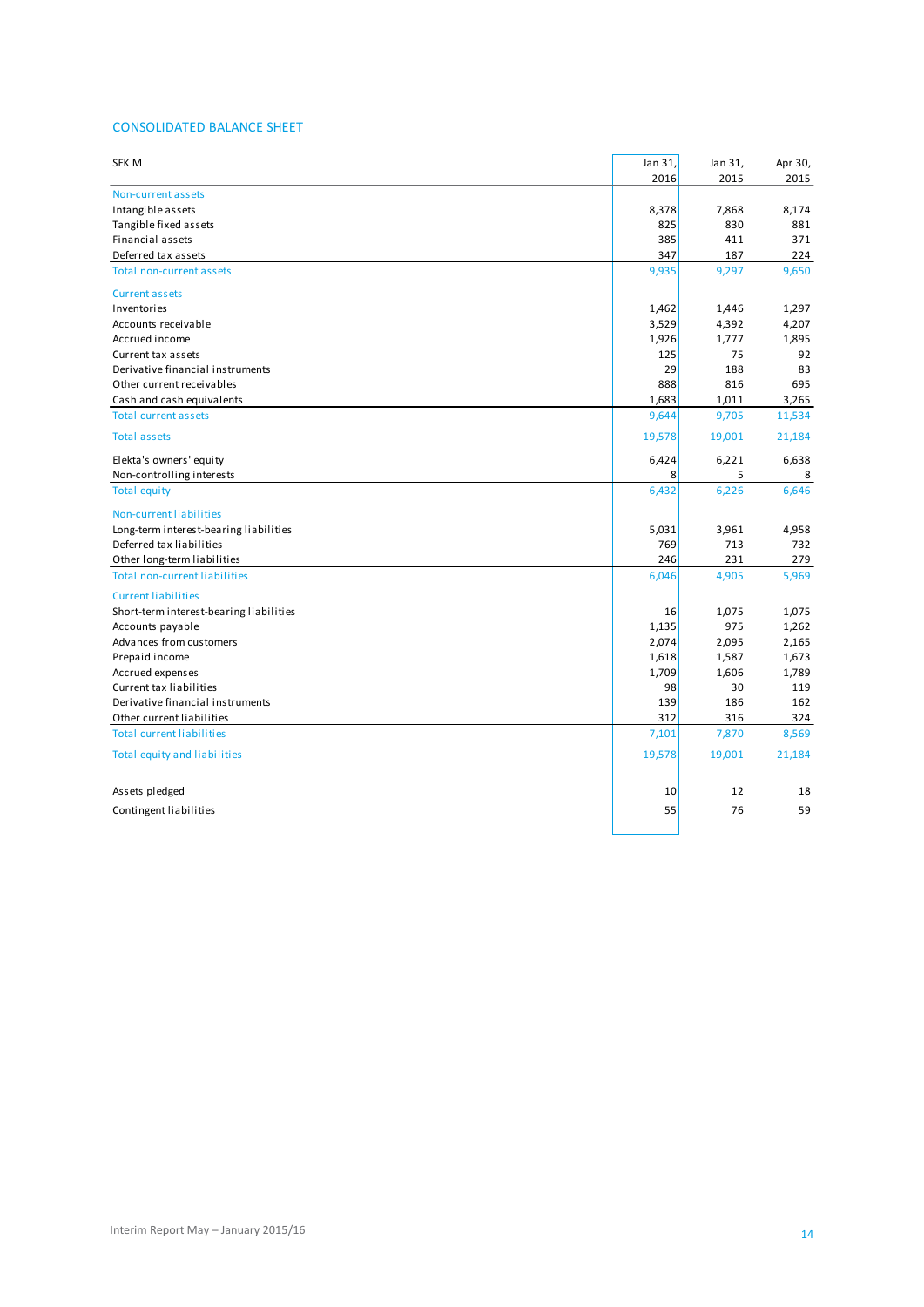### CASH FLOW

| <b>CASH FLOW</b>                                    |                |                |                       |          |                     |           |
|-----------------------------------------------------|----------------|----------------|-----------------------|----------|---------------------|-----------|
|                                                     | Q <sub>3</sub> | Q <sub>3</sub> | May - Jan             |          | May - Jan 12 months | May - Apr |
| <b>SEK M</b>                                        | 2015/16        | 2014/15        | 2015/16               | 2014/15  | rolling             | 2014/15   |
| Profit before tax                                   | 9              | 194            | 86                    | 275      | 527                 | 716       |
| Amortization & Depreciation                         | 157            | 132            | 466                   | 370      | 608                 | 512       |
| Interest net                                        | 46             | 53             | 163                   | 143      | 212                 | 192       |
| Other non-cash items                                | $-28$          | 103            | 111                   | 208      | 314                 | 411       |
| Interest received and paid                          | $-58$          | $-40$          | $-202$                | $-147$   | $-225$              | $-170$    |
| Income taxes paid                                   | $-79$          | $-89$          | $-177$                | $-298$   | $-241$              | $-362$    |
| Operating cash flow                                 | 47             | 353            | 447                   | 551      | 1,195               | 1,299     |
| Increase (-)/decrease (+) in inventories            | $-100$         | $-44$          | $-207$                | $-187$   | 7                   | 27        |
| Increase (-)/decrease (+) in operating receivables  | 270            | $-302$         | $432*)$               | 153      | 811                 | 532       |
| Increase (-)/decrease (+) in operating liabilities  | 97             | 193            | $-361$ <sup>*</sup> ) | $-359$   | $-37$               | $-35$     |
| Change in working capital                           | 267            | $-153$         | $-136$                | $-393$   | 781                 | 524       |
| Cash flow from operating activities                 | 314            | 200            | 311                   | 158      | 1,976               | 1,823     |
| Investments intangible assets                       | $-143$         | $-178$         | $-462$                | $-486$   | $-655$              | $-679$    |
| Investments other assets                            | $-48$          | $-67$          | $-143$                | $-214$   | $-206$              | $-277$    |
| Sale of fixed assets                                | 14             |                | 14                    |          | 14                  |           |
| Continuous investments                              | $-177$         | $-245$         | $-591$                | $-700$   | $-847$              | $-956$    |
| Cash flow after continuous investments              | 137            | $-45$          | $-280$                | $-541$   | 1,128               | 867       |
| Business combinations and investments in associates | $-12$          | $\mathbf{1}$   | $-22$                 | $-46$    | $-164$              | $-188$    |
| Cash flow after investments                         | 125            | $-44$          | $-302$                | $-588$   | 965                 | 679       |
| Cash flow from financing activities                 | $-1$           | 61             | $-1,284$              | $-806$   | $-292$              | 186       |
| Cash flow for the period                            | 124            | 17             | $-1,586$              | $-1,394$ | 673                 | 865       |
| Exchange rate differences                           | $-27$          | 52             | 4                     | 158      | $-1$                | 153       |
| Change in cash and cash equivalents for the period  | 97             | 69             | $-1,582$              | $-1,236$ | 672                 | 1,018     |
|                                                     |                |                |                       |          |                     |           |

\*) Adjusted for receivables/liabilities relating to investments/sale of fixed assets.

### CHANGES IN EQUITY

|                                           | $May - Jan$ | May - Jan | May - Apr |
|-------------------------------------------|-------------|-----------|-----------|
| SEK M                                     | 2015/16     | 2014/15   | 2014/15   |
| Attributable to Elekta's owners           |             |           |           |
| Opening balance                           | 6,638       | 6,249     | 6,249     |
| Comprehensive income for the period       | $-23$       | 734       | 1,151     |
| Conversion of convertible loan            | $\Omega$    | $\Omega$  | 0         |
| Dividend                                  | $-191$      | $-763$    | $-763$    |
| <b>Total</b>                              | 6,424       | 6,221     | 6,638     |
|                                           |             |           |           |
| Attributable to non-controlling interests |             |           |           |
| Opening balance                           | 8           | 8         | 8         |
| Comprehensive income for the period       |             | 4         | 6         |
| Dividend                                  | -5          | -6        | -6        |
| <b>Total</b>                              | 8           | 5         | 8         |
| <b>Closing balance</b>                    | 6,432       | 6,226     | 6,646     |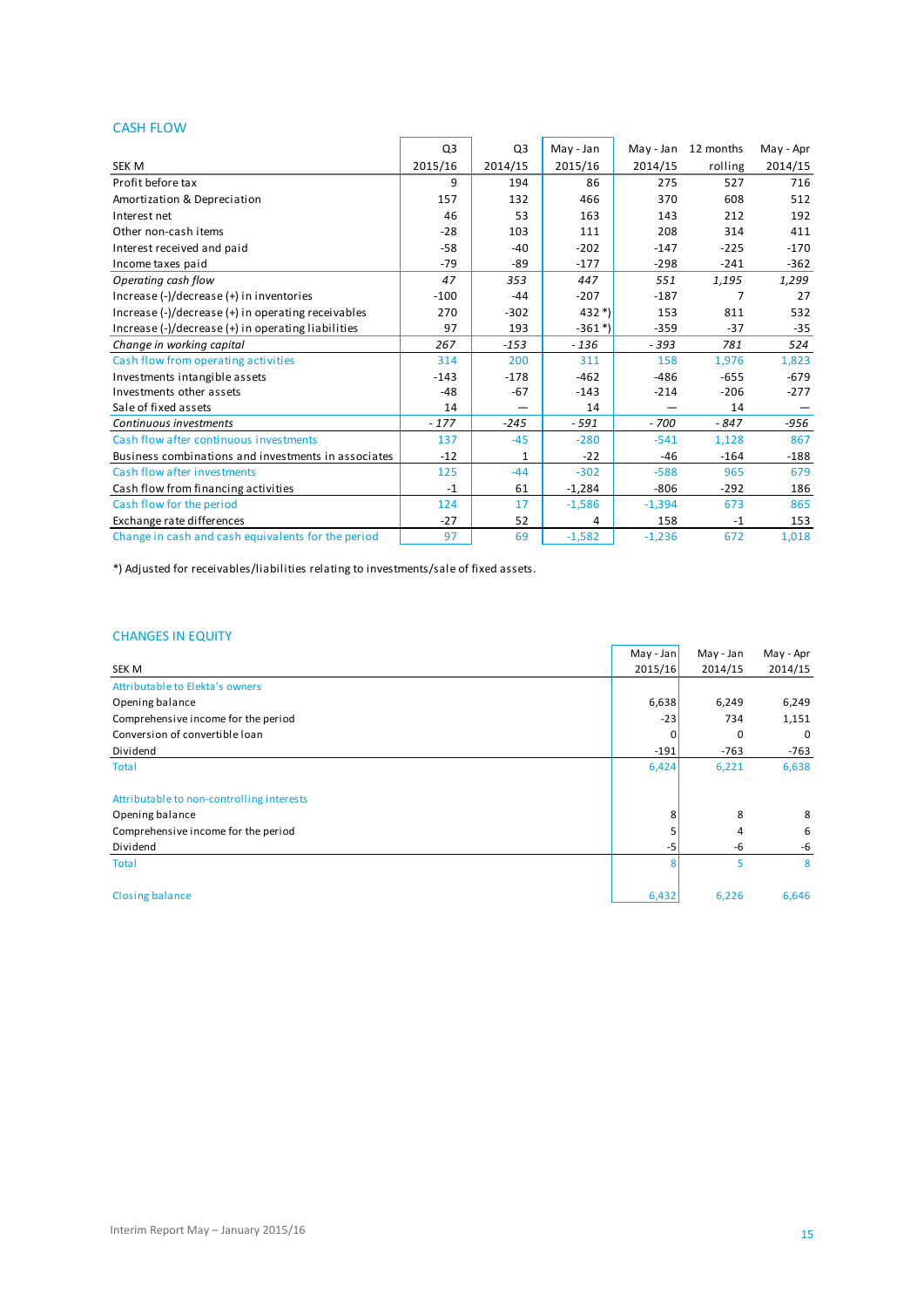## Financial instruments

The table below shows the Group's financial instruments for which fair value is different than carrying value. The fair value of all other financial instruments is assumed to correspond to the carrying value.

|                                         | Jan 31, 2016 |                   | Jan 31, 2015      |       | Apr 30, 2015 |            |
|-----------------------------------------|--------------|-------------------|-------------------|-------|--------------|------------|
|                                         | Carrying     |                   | Carrying          |       | Carrying     |            |
| SEK M                                   |              | amount Fair value | amount Fair value |       | amount       | Fair value |
| Long-term interest-bearing liabilities  | 5.030        | 5.276             | 3.961             | 4.234 | 4.958        | 5,252      |
| Short-term interest-bearing liabilities | 16           | 16                | 1.075             | 1,113 | 1,075        | 1,093      |
|                                         |              |                   |                   |       |              |            |

The Group's financial assets and financial liabilities, which have been measured at fair value, have been categorized in the fair value hierarchy. The different levels are defined as follows:

- Level 1: Quoted prices on an active market for identical assets or liabilities
- Level 2: Other observable data than quoted prices included in Level 1, either directly (that is, price quotations) or indirectly (that is, obtained from price quotations)
- Level 3: Data not based on observable market data

### Financial instruments measured at fair value

|                                                                 |                | Jan 31, | Jan 31, | Apr 30, |
|-----------------------------------------------------------------|----------------|---------|---------|---------|
| SEK M                                                           | Level          | 2016    | 2015    | 2015    |
| <b>FINANCIAL ASSETS</b>                                         |                |         |         |         |
| Financial assets measured at fair value through profit or loss: |                |         |         |         |
| Derivative financial instruments – non-hedging                  | $\overline{2}$ | 17      | 168     | 70      |
| Derivatives used for hedging purposes:                          |                |         |         |         |
| Derivative financial instruments – hedging                      | 2              | 16      | 29      | 15      |
| <b>Total financial assets</b>                                   |                | 33      | 197     | 85      |
| <b>FINANCIAL LIABILITIES</b>                                    |                |         |         |         |
| Financial liabilities at fair value through profit or loss:     |                |         |         |         |
| Derivative financial instruments – non-hedging                  | 2              | 40      | 57      | 44      |
| Contingent consideration                                        | 3              | 118     | 28      | 152     |
| Derivatives used for hedging purposes:                          |                |         |         |         |
| Derivative financial instruments – hedging                      | 2              | 124     | 198     | 133     |
| <b>Total financial liabilities</b>                              |                | 282     | 283     | 329     |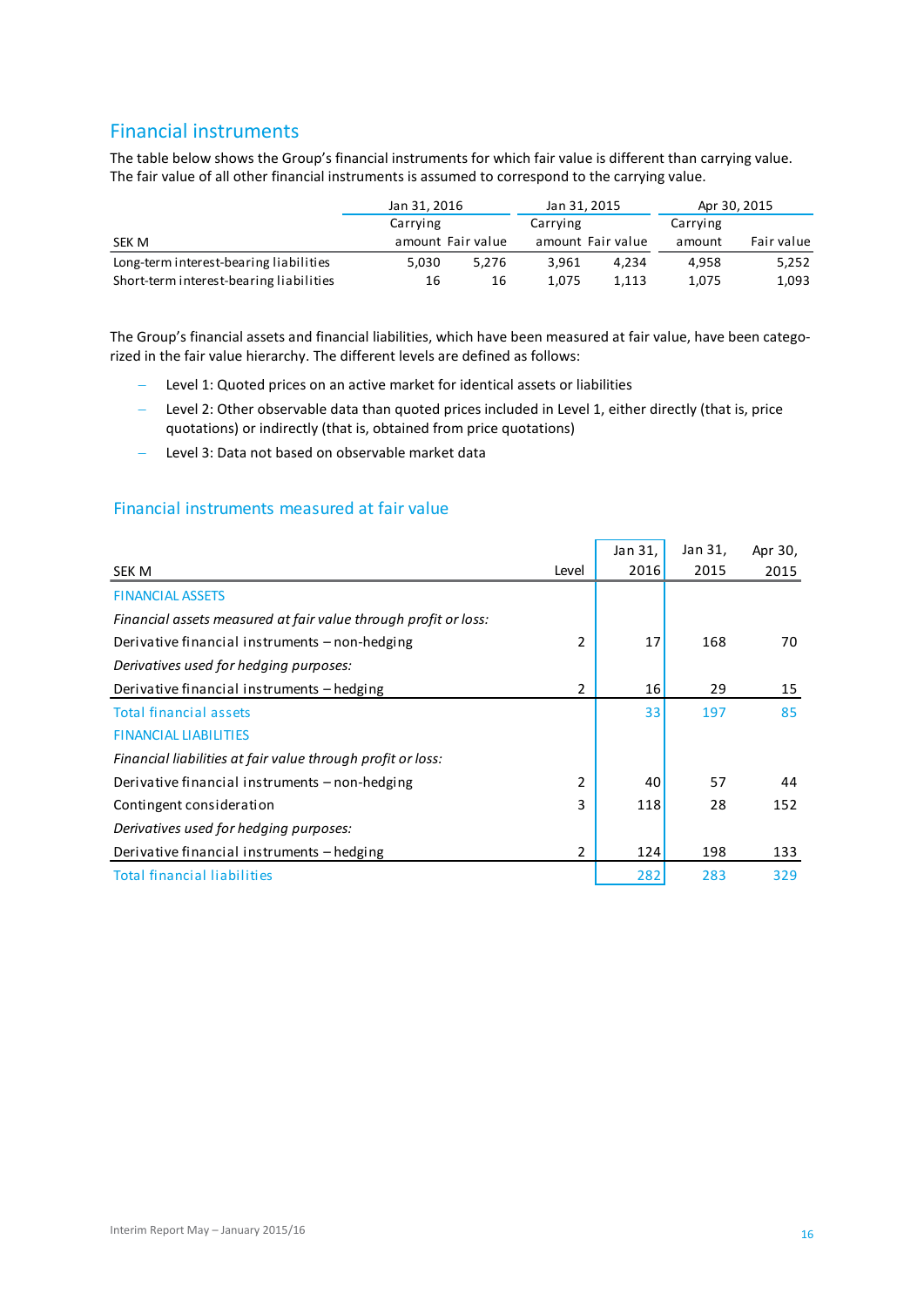### KEY FIGURES

| 2012/13<br>12,117<br>10,339<br>2,012<br>20 | 2013/14<br>12,253<br>10,694<br>1,727<br>18 | 2014/15<br>11,907<br>10,839<br>937 | 2014/15<br>8,051<br>6,984<br>438 | 2015/16<br>8,360<br>7,614<br>267 |
|--------------------------------------------|--------------------------------------------|------------------------------------|----------------------------------|----------------------------------|
|                                            |                                            |                                    |                                  |                                  |
|                                            |                                            |                                    |                                  |                                  |
|                                            |                                            |                                    |                                  |                                  |
|                                            |                                            |                                    |                                  |                                  |
|                                            |                                            |                                    |                                  |                                  |
|                                            |                                            |                                    |                                  |                                  |
|                                            |                                            | 9                                  | 6                                |                                  |
| 19                                         | 16                                         | 9                                  | 6                                | 4                                |
| 17                                         | 14                                         | 7                                  | 4                                |                                  |
| 5,560                                      | 6,257                                      | 6,646                              | 6,226                            | 6,432                            |
| 10,112                                     | 10,743                                     | 12,678                             | 11,262                           | 11,479                           |
| 34                                         | 35                                         | 31                                 | 33                               | 33                               |
| 0.36                                       | 0.36                                       | 0.42                               | 0.65                             | 0.52                             |
| 27                                         | 21                                         | 9                                  | 17                               | 6                                |
| 21                                         | 17                                         | 9                                  | 15                               | 7                                |
|                                            |                                            |                                    |                                  |                                  |

#### DATA PER SHARE

|                                | May - Apr | May - Apr | May - Apr | May - Apr | May - Apr | May - Jan | May - Jan |
|--------------------------------|-----------|-----------|-----------|-----------|-----------|-----------|-----------|
|                                | 2010/11   | 2011/12   | 2012/13   | 2013/14   | 2014/15   | 2014/15   | 2015/16   |
|                                |           |           |           |           |           |           |           |
| Earnings per share             |           |           |           |           |           |           |           |
| before dilution, SEK           | 2.76      | 3.26      | 3.52      | 3.01      | 1.45      | 0.55      | 0.16      |
| after dilution, SEK            | 2.73      | 3.23      | 3.52      | 3.00      | 1.45      | 0.55      | 0.16      |
| Cash flow per share            |           |           |           |           |           |           |           |
| before dilution, SEK           | 1.31      | $-7.07$   | 3.17      | 1.31      | 1.78      | $-1.54$   | $-0.79$   |
| after dilution, SEK            | 1.30      | $-7.01$   | 3.17      | 1.24      | 1.78      | $-1.54$   | $-0.79$   |
| Shareholders' equity per share |           |           |           |           |           |           |           |
| before dilution. SEK           | 10.22     | 13.19     | 14.55     | 16.39     | 17.41     | 16.32     | 16.78     |
| after dilution, SEK            | 10.61     | 13.31     | 14.55     | 20.32     | 17.41     | 16.32     | 16.78     |
| Average number of shares       |           |           |           |           |           |           |           |
| before dilution, 000s          | 373,364   | 376,431   | 380,672   | 381,277   | 381,287   | 381,287   | 381,287   |
| after dilution, 000s           | 378,028   | 380,125   | 380,672   | 400,686   | 381,287   | 381,287   | 381,287   |
| Number of shares at closing    |           |           |           |           |           |           |           |
| before dilution, 000s *)       | 374,951   | 378,991   | 381,270   | 381,287   | 381,287   | 381,287   | 381,288   |
| after dilution, 000s           | 383,618   | 384,284   | 381,270   | 400,696   | 381,287   | 381,287   | 381,288   |

In September 2012 a 4:1 share split was conducted. The data per share and number of shares has been restated pro forma.

\*) Number of registered shares at closing excluding treasury shares (1,541,368 per January, 2016).

| Data per quarter                 | Q <sub>1</sub> | Q <sub>2</sub> | Q3    | Q4    | Q1     | Q <sub>2</sub>                                                                          | Q3    | Q4    | Q1     | Q <sub>2</sub> | Q3    |
|----------------------------------|----------------|----------------|-------|-------|--------|-----------------------------------------------------------------------------------------|-------|-------|--------|----------------|-------|
| SEK M                            |                |                |       |       |        | 2013/14 2013/14 2013/14 2013/14 2014/15 2014/15 2014/15 2014/15 2015/16 2015/16 2015/16 |       |       |        |                |       |
| Order bookings                   | 2.027          | 3.101          | 3.224 | 3.901 | 2,341  | 2.876                                                                                   | 2.834 | 3,856 | 2,536  | 3.291          | 2,533 |
| Net sales                        | 1.912          | 2.443          | 2.385 | 3,954 | 1,865  | 2,567                                                                                   | 2,552 | 3,855 | 2,239  | 2.828          | 2,547 |
| EBITA before non-recurring items | 148            | 407            | 340   | 1,288 | $-38$  | 397                                                                                     | 345   | 601   | 41     | 444            | 263   |
| Operating result                 | 46             | 304            | 260   | 1.117 | $-122$ | 310                                                                                     | 250   | 499   | -93    | 304            | 56    |
| Cash flow from                   |                |                |       |       |        |                                                                                         |       |       |        |                |       |
| operating activities             | $-391$         | 282            | 153   | 1.231 | $-478$ | 436                                                                                     | 200   | 1.665 | $-349$ | 346            | 314   |
|                                  |                |                |       |       |        |                                                                                         |       |       |        |                |       |

### Order bookings growth based on unchanged exchange rates

| Order bookings growth based on<br>unchanged exchange rates |                |                |                |       |    |                |       |       |       |                                                                                         |          |
|------------------------------------------------------------|----------------|----------------|----------------|-------|----|----------------|-------|-------|-------|-----------------------------------------------------------------------------------------|----------|
|                                                            | Q <sub>1</sub> | Q <sub>2</sub> | Q <sub>3</sub> | Q4    | Q1 | Q <sub>2</sub> | Q3    | Q4    | Q1    | Q2                                                                                      | Q3       |
|                                                            |                |                |                |       |    |                |       |       |       | 2013/14 2013/14 2013/14 2013/14 2014/15 2014/15 2014/15 2014/15 2015/16 2015/16 2015/16 |          |
| North & South America, %                                   | $-26$          | 8              | 40             | $-4$  | 11 | $-2$           | -53   | $-31$ | 13    | -18                                                                                     | 23       |
| Europe, Middle East & Africa, %                            | 18             | 32             | 15             | 13    | 31 | $-33$          | 14    | $-27$ | $-30$ | 41                                                                                      | $-43$    |
| Asia Pacific, %                                            | 8              | $-7$           | -9             | $-23$ | -5 | 2              | $-23$ | 23    | 12    | -6                                                                                      | $\Omega$ |
| Group, %                                                   | $-2$           | 10             | 15             | -3    | 12 | $-13$          | $-22$ | $-18$ | -5    |                                                                                         | $-15$    |
|                                                            |                |                |                |       |    |                |       |       |       |                                                                                         |          |

Î.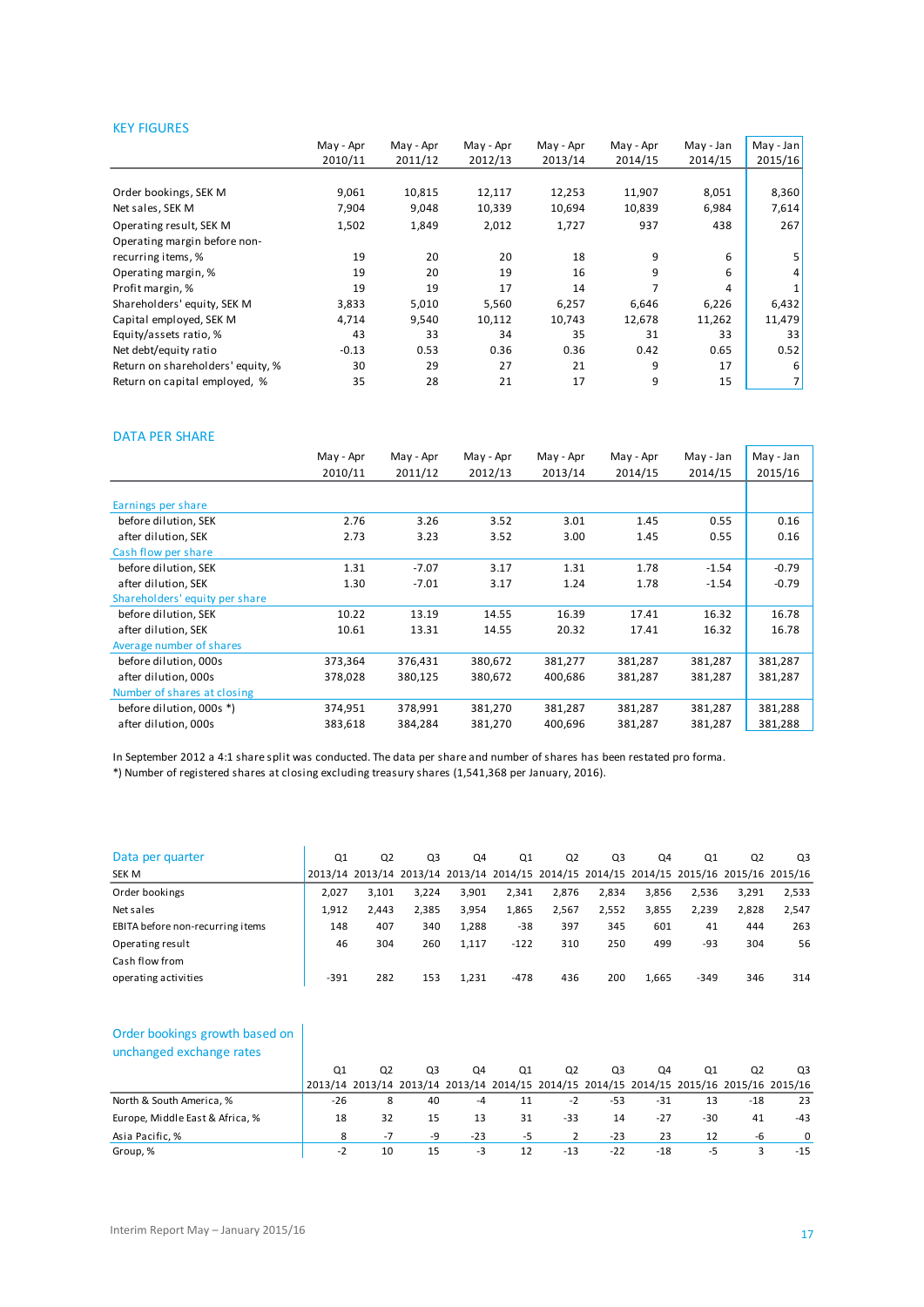## Segment reporting

Elekta applies geographical segmentation. Order bookings, net sales and contribution margin for respective region are reported to Elekta's CFO and CEO (chief operating decision makers). In the regions' operating expenses cost of products sold and expenses are directly attributable to the respective region reported. Global costs for R&D, marketing, management of product supply centers and Parent Company are not allocated per region. Currency exposure is concentrated to product supply centers. The majority of exchange differences in operations are reported in global costs.

#### Segment reporting

| May - Jan 2015/16                           |               | Europe,      |              |                 |            |
|---------------------------------------------|---------------|--------------|--------------|-----------------|------------|
|                                             | North and     | Middle East  |              |                 | % of       |
| SEK M                                       | South America | and Africa   | Asia Pacific | Group total     | net sales  |
| Net sales                                   | 2,860         | 2,466        | 2,288        | 7,614           |            |
| Operating expenses                          | $-2,015$      | $-1,864$     | $-1,717$     | $-5,596$        | 73%        |
| Contribution margin                         | 845           | 602          | 571          | 2,018           | 27%        |
| Contribution margin, %                      | 30%           | 24%          | 25%          |                 |            |
| Global costs                                |               |              |              | $-1,611$        | 21%        |
| Operating result before non-recurring items |               |              |              | 407             | 5%         |
| Non-recurring items                         |               |              |              | $-139$          |            |
| <b>Operating result</b>                     |               |              |              | 267             | 4%         |
| Net financial items                         |               |              |              | $-182$          |            |
| Income before tax                           |               |              |              | 86              |            |
|                                             |               |              |              |                 |            |
| May - Jan 2014/15                           |               | Europe,      |              |                 |            |
|                                             | North and     | Middle East  |              |                 | % of       |
| SEK M                                       | South America | and Africa   | Asia Pacific | Group total     | net sales  |
| Net sales                                   | 2,303         | 2,553        | 2,128        | 6,984           |            |
| Operating expenses                          | $-1,682$      | $-1,817$     | $-1,683$     | $-5,182$        | 74%        |
| Contribution margin                         | 621           | 736          | 445          | 1,802           | 26%        |
| Contribution margin, %                      | 27%           | 29%          | 21%          |                 |            |
| Global costs                                |               |              |              | $-1,362$        | 20%        |
| Operating result before non-recurring items |               |              |              | 440             | 6%         |
| Non-recurring items                         |               |              |              | $-2$            |            |
| <b>Operating result</b>                     |               |              |              | 438             | 6%         |
| Net financial items                         |               |              |              | $-163$          |            |
| Income before tax                           |               |              |              | 275             |            |
| May - Apr 2014/15                           |               | Europe,      |              |                 |            |
|                                             | North and     | Middle East  |              |                 | % of       |
| SEK M                                       | South America | and Africa   | Asia Pacific |                 | net sales  |
|                                             |               |              |              | Group total     |            |
| Net sales                                   | 3,651         | 3,829        | 3,359        | 10,839          |            |
| Operating expenses                          | $-2,573$      | $-2,790$     | $-2,579$     | $-7,942$        | 73%<br>27% |
| Contribution margin                         | 1,078<br>30%  | 1,039<br>27% | 779<br>23%   | 2,897           |            |
| Contribution margin, %                      |               |              |              |                 |            |
| Global costs                                |               |              |              | $-1,957$<br>940 | 18%<br>9%  |
| Operating result before non-recurring items |               |              |              | $-3$            |            |
| Non-recurring items                         |               |              |              |                 |            |
| <b>Operating result</b>                     |               |              |              | 937             | 9%         |
| Net financial items<br>Income before tax    |               |              |              | -221            |            |
|                                             |               |              |              | 716             |            |
| 12 months rolling                           |               |              |              |                 |            |
|                                             | North and     | Middle East  |              |                 | % of       |
| SEK M                                       | South America | and Africa   | Asia Pacific | Group total     | net sales  |
| Net sales                                   | 4,208         | 3,742        | 3,519        | 11,469          |            |
| Operating expenses                          | -2,906        | -2,837       | -2,613       | -8,356          | 73%        |
| Contribution margin                         | 1,302         | 905          | 906          | 3,113           | 27%        |
| Contribution margin, %                      | 31%           | 24%          | 26%          |                 |            |
| Global costs                                |               |              |              | $-2,206$        | 19%        |
| Operating result before non-recurring items |               |              |              | 907             | 8%         |
| Non-recurring items                         |               |              |              | $-140$          |            |
| <b>Operating result</b>                     |               |              |              | 766             | 7%         |
| Net financial items                         |               |              |              | $-240$          |            |
| Income before tax                           |               |              |              | 527             |            |

Elekta's operations are characterized by significant quarterly variations in delivery volumes and product mix, which have a direct impact on net sales and profits. This is accentuated when the operation is split into segments as is the impact of currency fluctuations between the years.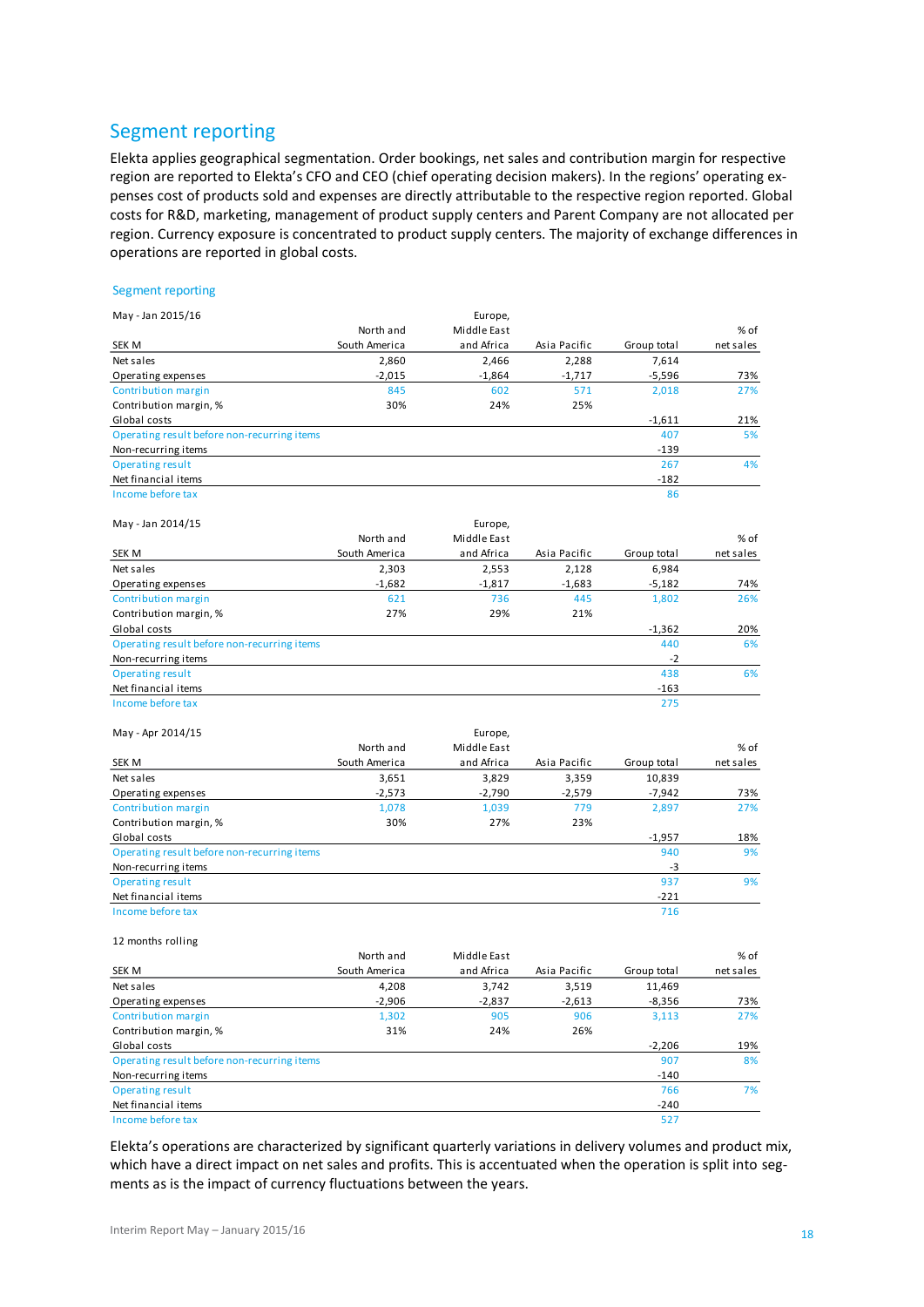### PARENT COMPANY

### INCOME STATEMENT AND STATEMENT OF COMPREHENSIVE INCOME

|                                   | May - Jan | May - Jan |
|-----------------------------------|-----------|-----------|
| <b>SEK M</b>                      | 2015/16   | 2014/15   |
| Operating expenses                | $-140$    | $-93$     |
| Financial net                     | 139       | $-14$     |
| Income after financial items      | $-1$      | $-107$    |
| Tax                               | 35        | 18        |
| Net income                        | 34        | $-89$     |
| Statement of comprehensive income |           |           |
| Net income                        | 34        | -89       |
| Other comprehensive income        |           | 9         |
| Total comprehensive income        | 34        | $-80$     |
|                                   |           |           |

## BALANCE SHEET

|                                            | Jan 31, | Apr 30, |
|--------------------------------------------|---------|---------|
| <b>SEK M</b>                               | 2016    | 2015    |
| Non-current assets                         |         |         |
| Intangible assets                          | 91      |         |
| Shares in subsidiaries                     | 2,136   | 2,142   |
| Receivables from subsidaries               | 2,663   | 2,663   |
| Other financial assets                     | 99      | 96      |
| Deferred tax assets                        | 47      | 11      |
| <b>Total non-current assets</b>            | 5,036   | 4,912   |
| <b>Current assets</b>                      |         |         |
| Receivables from subsidaries               | 4,082   | 3,804   |
| Other current receivables                  | 28      | 46      |
| Cash and cash equivalents                  | 1,178   | 2,630   |
| <b>Total current assets</b>                | 5,288   | 6,480   |
| <b>Total assets</b>                        | 10,324  | 11,392  |
| Shareholders' equity                       | 2,162   | 2,319   |
| Untaxed reserves                           | 43      | 43      |
| Non-current liabilities                    |         |         |
| Long-term interest-bearing liabilities     | 5,030   | 4,958   |
| Long-term liabilities to Group companies   | 39      | 39      |
| Long-term provisions                       | 71      | 97      |
| <b>Total non-current liabilities</b>       | 5,140   | 5,093   |
| <b>Current liabilities</b>                 |         |         |
| Short-term interest-bearing liabilities    | 0       | 1,031   |
| Short-term liabilities to Group companies  | 2,786   | 2,700   |
| Other current liabilities                  | 193     | 206     |
| <b>Total current liabilities</b>           | 2,979   | 3,937   |
| Total shareholders' equity and liabilities | 10,324  | 11,392  |
| Assets pledged                             |         |         |
| Contingent liabilities                     | 1,077   | 1,213   |